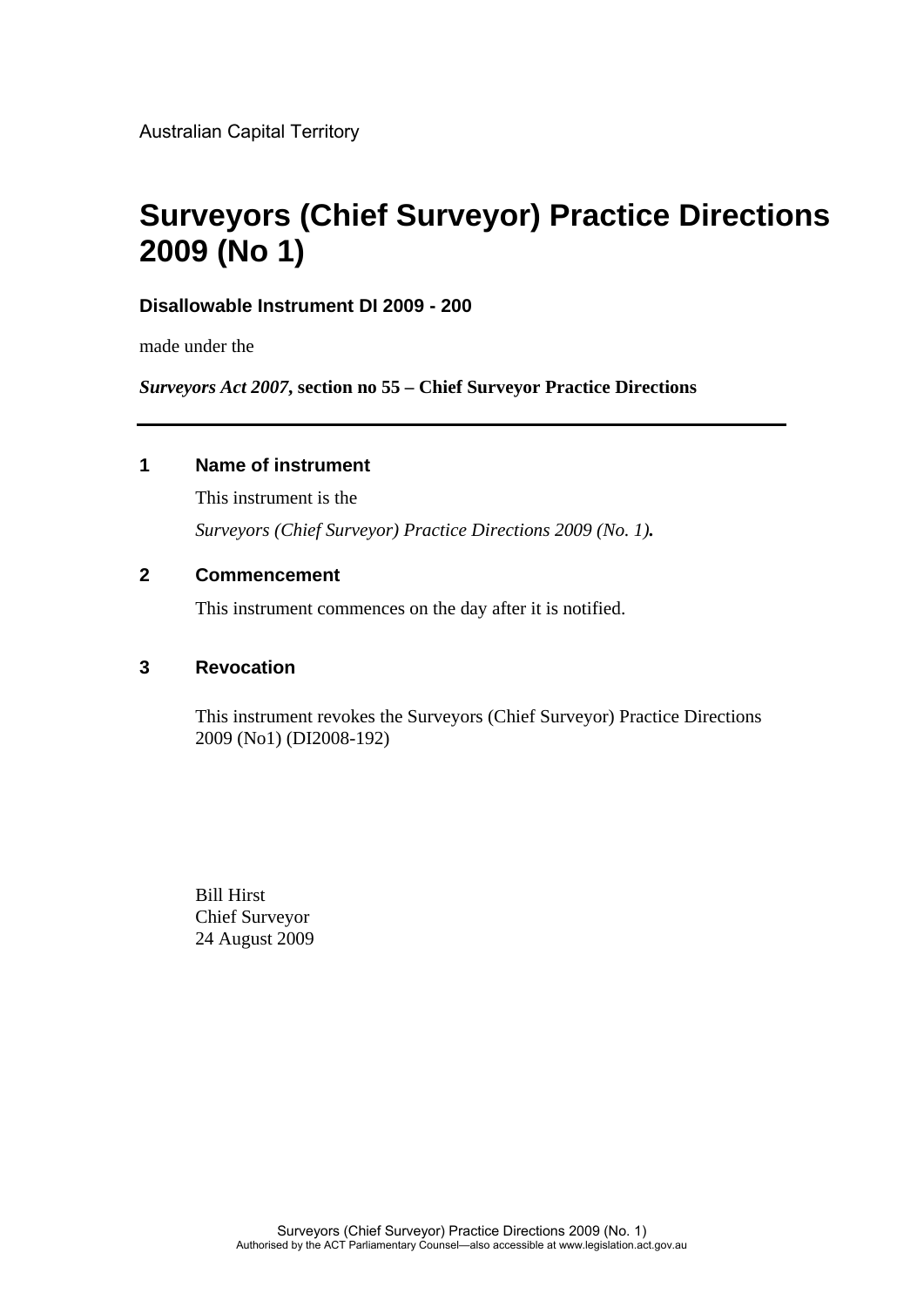# **Contents**

| Preliminary                                                    | - Name, commencement, application, mining definitions,<br>Definitions (Directions 1-5)                                                                                                                                                                                                                               | <b>Title</b><br>Page                |
|----------------------------------------------------------------|----------------------------------------------------------------------------------------------------------------------------------------------------------------------------------------------------------------------------------------------------------------------------------------------------------------------|-------------------------------------|
| <b>Division 1</b>                                              | - General Duties of a Surveyor (Directions 6-14)                                                                                                                                                                                                                                                                     | 5                                   |
| <b>Division 2</b>                                              | - Adoption of datum lines and bench marks<br>(Directions 15-16)                                                                                                                                                                                                                                                      | $\overline{7}$                      |
| <b>Division 3</b>                                              | - Measurement and Calculations (Directions 17-32)<br>Use of Equipment (Directions 17-20)<br>Subdivision A<br>Partial Surveys and Easements (Directions 21-22)<br>Subdivision B<br>Re-determination of Boundaries (Directions 23-28)<br>Subdivision C<br>Calculation and Accuracy (Directions 29-32)<br>Subdivision D | 7<br>$\overline{7}$<br>8<br>9<br>10 |
| <b>Division 4</b>                                              | - Survey Marks and Monuments (Directions 33-44)<br>Subdivision A Description of Marks (Directions 33-35)<br>Subdivision B<br>Marking of Surveys (Directions 36-44)<br>Urban (Directions 36-38)<br>Rural (Directions 39-41)<br>Urban and Rural (Directions 42-44)                                                     | 12<br>12<br>14<br>14<br>15<br>17    |
| <b>Division 5</b>                                              | - Boundaries formed by tidal and non-tidal waters and<br>other natural features (Directions 33-44)                                                                                                                                                                                                                   | 18                                  |
| <b>Division 6</b>                                              | - Field Notes (Directions 50-54)                                                                                                                                                                                                                                                                                     | 20                                  |
| <b>Division 7</b>                                              | - Survey Plans (Directions 55-59)                                                                                                                                                                                                                                                                                    | 22                                  |
| <b>Division 8</b>                                              | - Stratum Title (Direction 60)                                                                                                                                                                                                                                                                                       | 23                                  |
| <b>Division 9</b>                                              | - Unit Title (Direction 61)                                                                                                                                                                                                                                                                                          | 24                                  |
| <b>Schedule 1: Forms</b>                                       |                                                                                                                                                                                                                                                                                                                      | 25                                  |
| Schedule 2: Comparisons between Directions 2008 and 2009<br>26 |                                                                                                                                                                                                                                                                                                                      |                                     |
| <b>Schedule 3: Definition of ACT Survey Grid Coordinates</b>   |                                                                                                                                                                                                                                                                                                                      |                                     |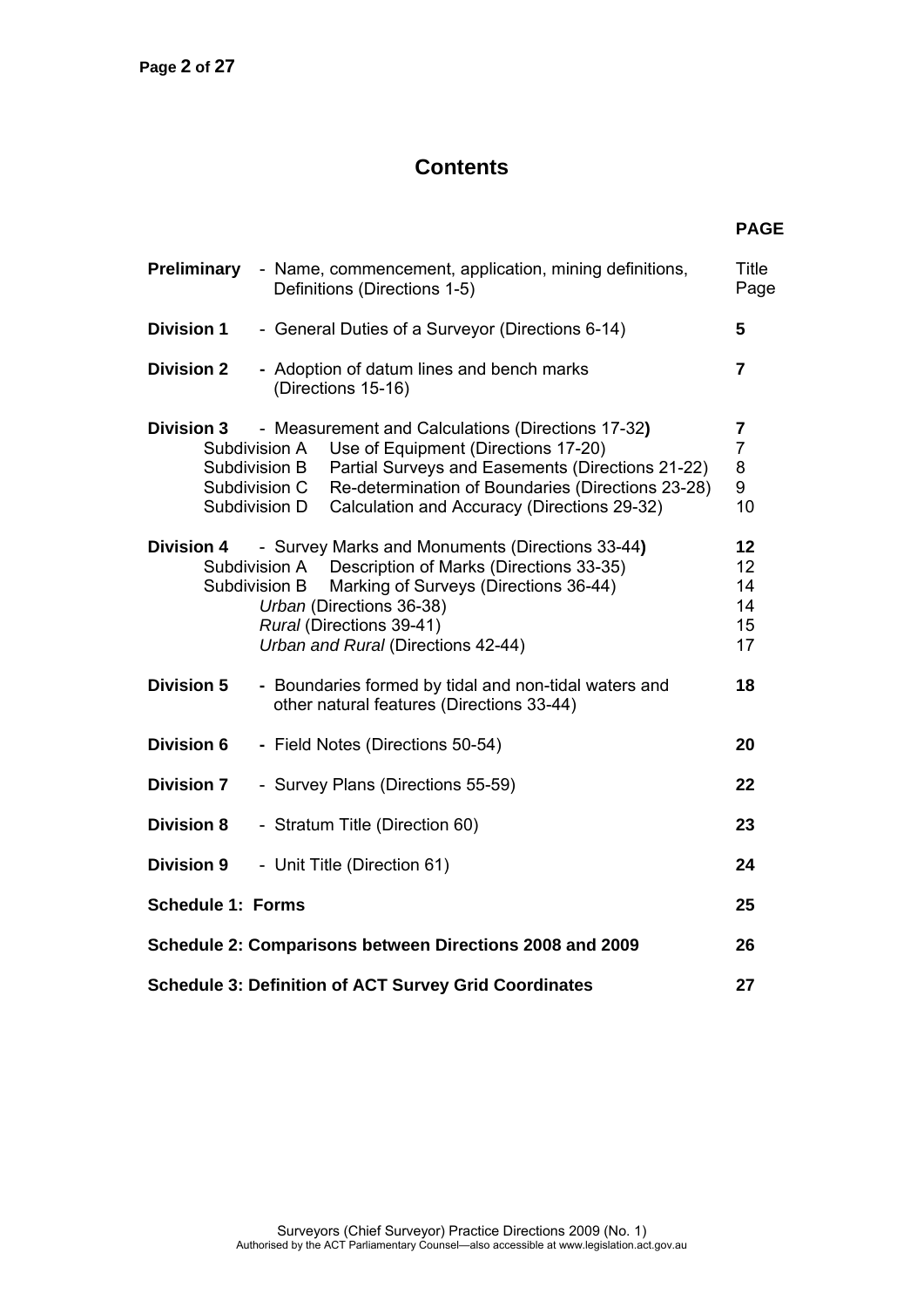## **Preliminary Continued**

| Mining surveys     | 4. | Not used                                                                                                                                                                                                                                                                                                                       |
|--------------------|----|--------------------------------------------------------------------------------------------------------------------------------------------------------------------------------------------------------------------------------------------------------------------------------------------------------------------------------|
| <b>Definitions</b> | 5. | In these directions, unless the contrary intention appears:                                                                                                                                                                                                                                                                    |
|                    |    | <b>ACT Standard Grid Coordinates:</b><br>See Schedule 3                                                                                                                                                                                                                                                                        |
|                    |    | 'AHD' means Australian Height Datum as defined in the<br>National Mapping Council (now ANZLIC) Special<br>Publication 10 (NMC SP10) published in May 1971.                                                                                                                                                                     |
|                    |    | 'Appropriate accuracy' means such accuracy as is<br>reasonably possible of attainment in any particular survey.                                                                                                                                                                                                                |
|                    |    | 'Chief Surveyor' means the person occupying the position of<br>Chief Surveyor of the Australian Capital Territory.                                                                                                                                                                                                             |
|                    |    | 'Control Survey' means a high accuracy geodetic survey or<br>a breakdown of a high accuracy geodetic survey<br>established for the purpose of setting out any other survey<br>or to which any existing survey can be related, shown on a<br>plan signed by a registered surveyor and available from a<br>government authority. |
|                    |    | 'Control Mark' means a survey mark of a durable nature<br>established and maintained as part of a horizontal or vertical<br>control survey network.                                                                                                                                                                            |
|                    |    | 'Co-ordinated Reference Mark' or 'CRM' means a reference<br>mark, registered by a government authority, which has been<br>or will be connected to a control survey such that co-<br>ordinates derived from that control survey have been or will<br>be attributed to the mark.                                                 |
|                    |    | 'Established Survey Control Mark' means a survey mark<br>that has a horizontal positional accuracy equal to or better<br>than Class C as defined in SP1.                                                                                                                                                                       |
|                    |    | 'GNSS' means Global Navigation Satellite System<br>(including GPS)                                                                                                                                                                                                                                                             |
|                    |    | 'GPS' means Global Positioning System.                                                                                                                                                                                                                                                                                         |
|                    |    | 'Guidelines' means guidelines for surveyors authorised by<br>the Chief Surveyor, or his predecessors, and available via:<br>http://www.actpla.act.gov.au/tools resources/maps land su<br>rvey/surveying data/surveyors information                                                                                             |
|                    |    | 'Identification Survey' means a survey of a previously                                                                                                                                                                                                                                                                         |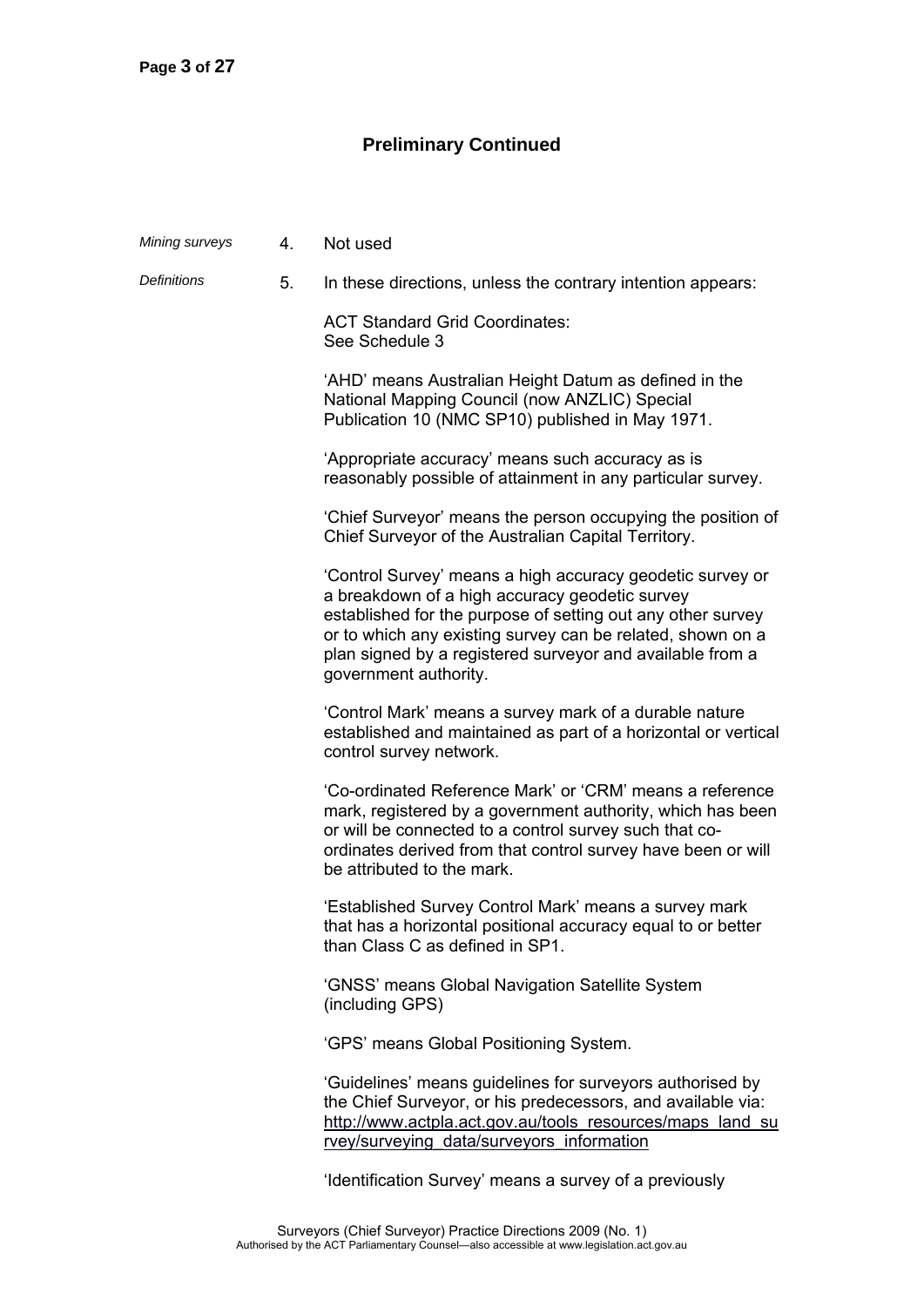measured parcel of land made for the purpose of reidentification of the boundaries of that land and of their location in relation to relevant improvements and interests. An identification survey cannot be used to create new boundaries.

 'Monument' means a natural or artificial object or point thereon which is used for the purpose of locating or relocating a boundary or point thereon.

 'Mean High Water Mark' means the line of mean high tide between the ordinary high-water spring and ordinary highwater neap tides.

 'Plan' means any drawing or record, signed by a registered surveyor, of either a partial or complete survey of land.

 'Reference Mark' means a survey mark of a durable nature placed or situated near and connected by measurement to a corner, angle or tangent point of any survey.

 'Rural Survey' means a survey, as defined by the Act, other than an urban survey, of land within the Territory.

 'SP1' means the publication titled *Standards and Practices for Control Surveys (SP1)* as amended from time to time, published by the Inter-Governmental Committee on Surveying and Mapping.

 'Stratum' means any parcel of land consisting of a space of any shape below, on or above the surface of the land or partly below and partly above the surface of the land, all dimensions of which are limited.

 "Survey/Land Survey" means any activity carried out by a registered surveyor which results in a plan required in connection with any disposition of, or interest in, land under any Act.

 'Survey Mark' means any mark placed in accordance with these Directions or shown on a plan of a survey.

'The Act' means the Surveyors Act 2007.

 'Urban Survey' means a survey, as defined by the Act, of land within the Territory for urban development, as defined by the Planning and Development Act 2007.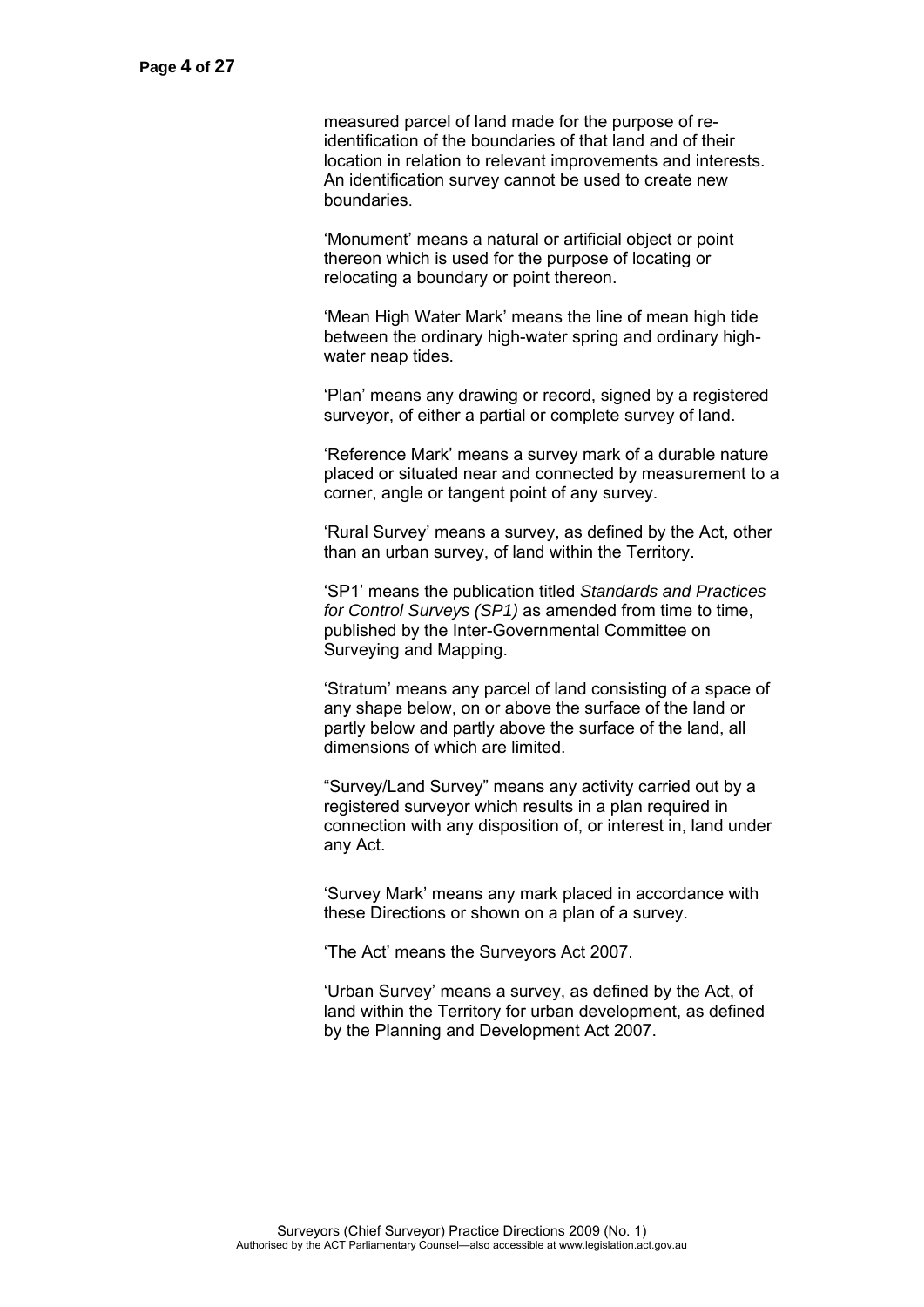### *General provisions for undertaking a survey*  6. When undertaking a survey in accordance with these Directions the surveyor shall: (a) (i) during the course of the survey locate or relocate with appropriate accuracy the boundaries of the land surveyed; (ii) place or if required replace such survey marks as are required by that survey considering the purpose of the survey; (iii) determine with appropriate accuracy the position of all monuments relevant to the survey; and (iv) in the absence of adjacent surface reference marks, determine with appropriate accuracy connections to kerbs as laid; (b) make complete field notes of the survey in accordance with Division 6 of these Directions; and (c) if so required prepare a plan of the land surveyed and if necessary a report on the survey. *Power of entry* 7. A written notice of intention to enter upon land given under section 45 of the Act shall be in or to the effect of Form 1 in Schedule 1 to these Directions. *Survey search information*  8. A surveyor shall procure all information necessary to locate or relocate the boundaries of any land surveyed. *Requisition* 9. (1) A surveyor must promptly answer, and comply with, any requisitions from the Chief Surveyor or Registrar General. (2) After certification of the plan by the Chief Surveyor amendments shall be made by striking through the erroneous information and inserting the correct information. (3) Amendments and additional information added to a plan shall be initialled and dated by the surveyor. *Surveys of lesser accuracy*  10. (1) A surveyor may make a survey for a purpose not requiring strict accuracy under arrangement made between the surveyor and the surveyor's client and in such a manner and with such marking as may be agreed upon between them. A sketch made in accordance with this Direction shall show monuments as approximately located. (2) Where a survey is made in accordance with this

**Division I – General Duties of a Surveyor**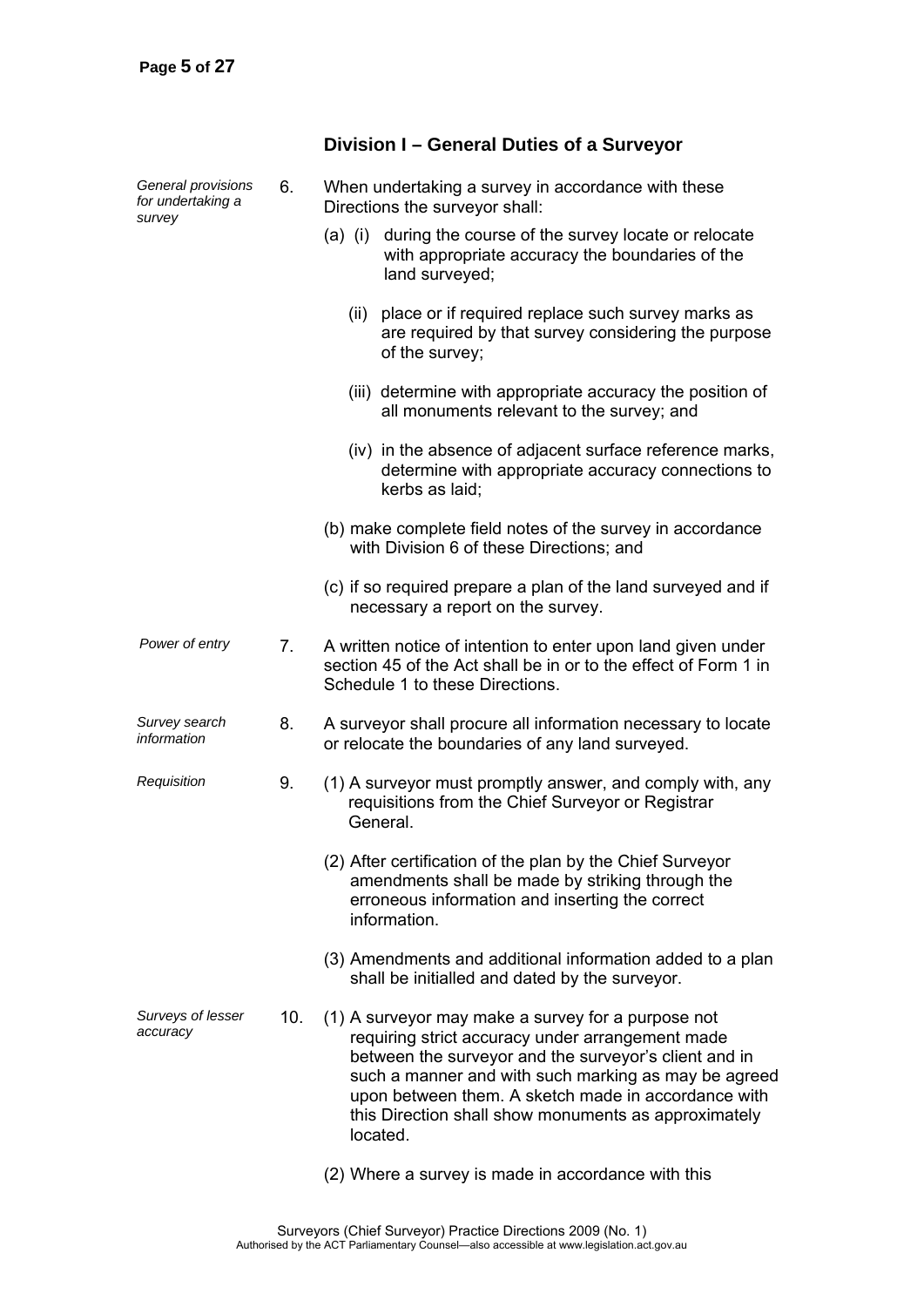|                                                   |     | Direction the surveyor shall endorse on the sketch a<br>certificate in or to the effect of Form 2 in Schedule 1 to<br>these Directions.                                                                                                                                                                                   |
|---------------------------------------------------|-----|---------------------------------------------------------------------------------------------------------------------------------------------------------------------------------------------------------------------------------------------------------------------------------------------------------------------------|
|                                                   |     | (3) Where a survey is made in accordance with this<br>Direction no other provision of these Directions shall<br>apply in respect thereof.                                                                                                                                                                                 |
| <i><u><b>Identification</b></u></i><br>surveys or | 11. | (1) A surveyor may make:                                                                                                                                                                                                                                                                                                  |
| re-marking                                        |     | (a) an Identification Survey in such a manner as may be<br>required by the nature of such survey; and                                                                                                                                                                                                                     |
|                                                   |     | (b) a survey requiring the remarking of a previously<br>surveyed parcel of land in such a manner and with<br>such marks in such positions as may be specially<br>required by the client, but such survey shall not<br>include a survey required in connection with any<br>disposition of land or of any interest in land. |
|                                                   |     | (2) Where such a survey is made in accordance with this<br>Direction, the provision of Directions $6$ (a)(i), (ii), (iii), (b),<br>8, 12, 14, 17, and 52 to 59 both inclusive (but no other<br>provision of these Directions) shall apply in respect<br>thereof.                                                          |
|                                                   |     | (3) Surveys made in accordance with this Direction are not<br>surveys of lesser accuracy as described in Direction 10.                                                                                                                                                                                                    |
| Lodging of plans                                  | 12. | (1) Plans or sketches prepared in association with surveys<br>made under Directions 10 and 11 may be lodged with<br>the Chief Surveyor who shall keep a register of all such<br>plans.                                                                                                                                    |
|                                                   |     | (2) Notwithstanding section (1) above, plans of Identification<br>Surveys required under the provisions of Section 43 (2)<br>Building Act 2004 approval purposes must be lodged<br>with the Chief Surveyor.                                                                                                               |
| Requirements for<br>supervision                   | 13. | No requirements of these Directions shall be construed as<br>to allow any survey to be made by other than a registered<br>surveyor or without the supervision of a registered surveyor.                                                                                                                                   |
| Nature of<br>supervision                          | 14. | The nature and extent of supervision to be exercised by a<br>surveyor over a survey made under the supervision of the<br>surveyor shall be as follows:                                                                                                                                                                    |
|                                                   |     | The Surveyor shall attend personally on the ground during<br>the making of the survey, and exercise such immediate<br>oversight and direction of the work, as will ensure that the<br>survey is carried out in accordance with these Directions.                                                                          |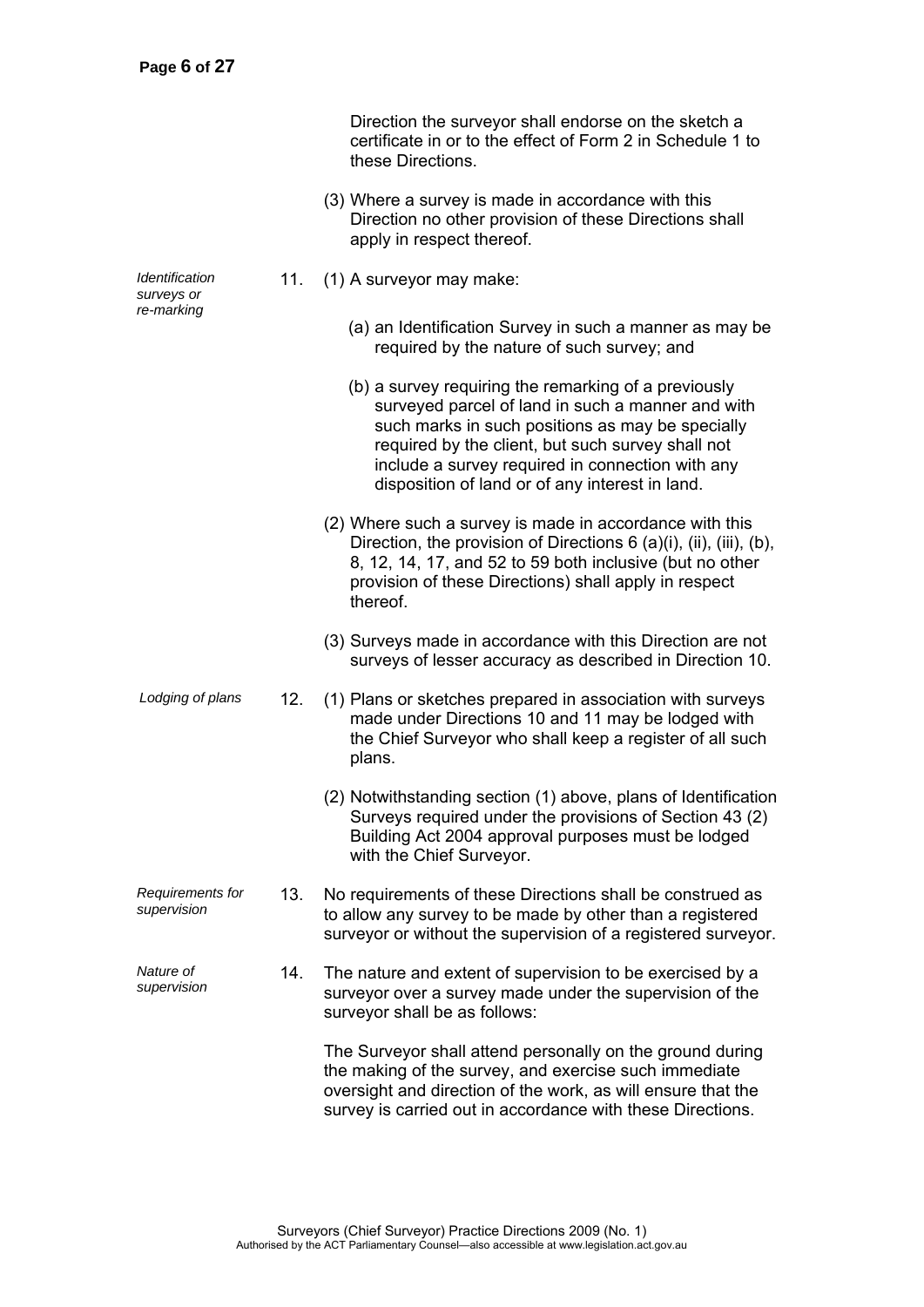|                                                    |     | Division 2 – Adoption of Datum Line and Bench<br><b>Marks</b>                                                                                                                                                                                                                                                             |
|----------------------------------------------------|-----|---------------------------------------------------------------------------------------------------------------------------------------------------------------------------------------------------------------------------------------------------------------------------------------------------------------------------|
| Datum line for<br>orientation                      | 15. | (1) Before adopting a line as the datum for orientation of a<br>survey, a surveyor shall determine and confirm the<br>position of the marks defining such line.                                                                                                                                                           |
|                                                    |     | (2) The bearing used for the orientation of the survey shall:                                                                                                                                                                                                                                                             |
|                                                    |     | (a) where possible and practical, be calculated from co-<br>ordinate values of established survey control marks.<br>Such coordinates shall be obtained from the ACT<br>Government Survey Control Mark Register within 3<br>months before the completion of the survey and be<br>accurate to Class C Order 3 or better; or |
|                                                    |     | (b) be taken from a registered or approved survey plan<br>either directly or by calculations from stated<br>dimensions; or                                                                                                                                                                                                |
|                                                    |     | (c) be obtained from GNSS observations; or                                                                                                                                                                                                                                                                                |
|                                                    |     | (d) be obtained from astronomical observations.                                                                                                                                                                                                                                                                           |
|                                                    |     | (3) The bearing adopted under subclause 2(a) must be<br>verified by angular connection, and (if practicable)<br>distance connection, to at least one other established<br>survey control mark.                                                                                                                            |
|                                                    |     | (4) Whenever possible the defining marks adopted in<br>accordance with subclause (2)(b) above shall be<br>contained within a single registered or approved survey.                                                                                                                                                        |
| <b>Bench marks</b>                                 | 16. | Reduced levels should be obtained, and bench marks<br>should be placed, in accordance with Survey Guideline No.<br>2.                                                                                                                                                                                                     |
|                                                    |     | Division 3 – Measurement and Calculations                                                                                                                                                                                                                                                                                 |
|                                                    |     | <b>Subdivision A - Use of Equipment</b>                                                                                                                                                                                                                                                                                   |
| Standardisation and<br>calibration of<br>equipment | 17. | (1) In making a survey, the surveyor shall ensure that all<br>equipment used in the survey is in accurate adjustment,<br>standardised and properly calibrated.                                                                                                                                                            |
|                                                    |     | (2) Electronic distance measuring equipment must be<br>calibration at least once every 12 months and<br>immediately after repairs on a certified baseline<br>established by or acceptable to the Chief Surveyor.                                                                                                          |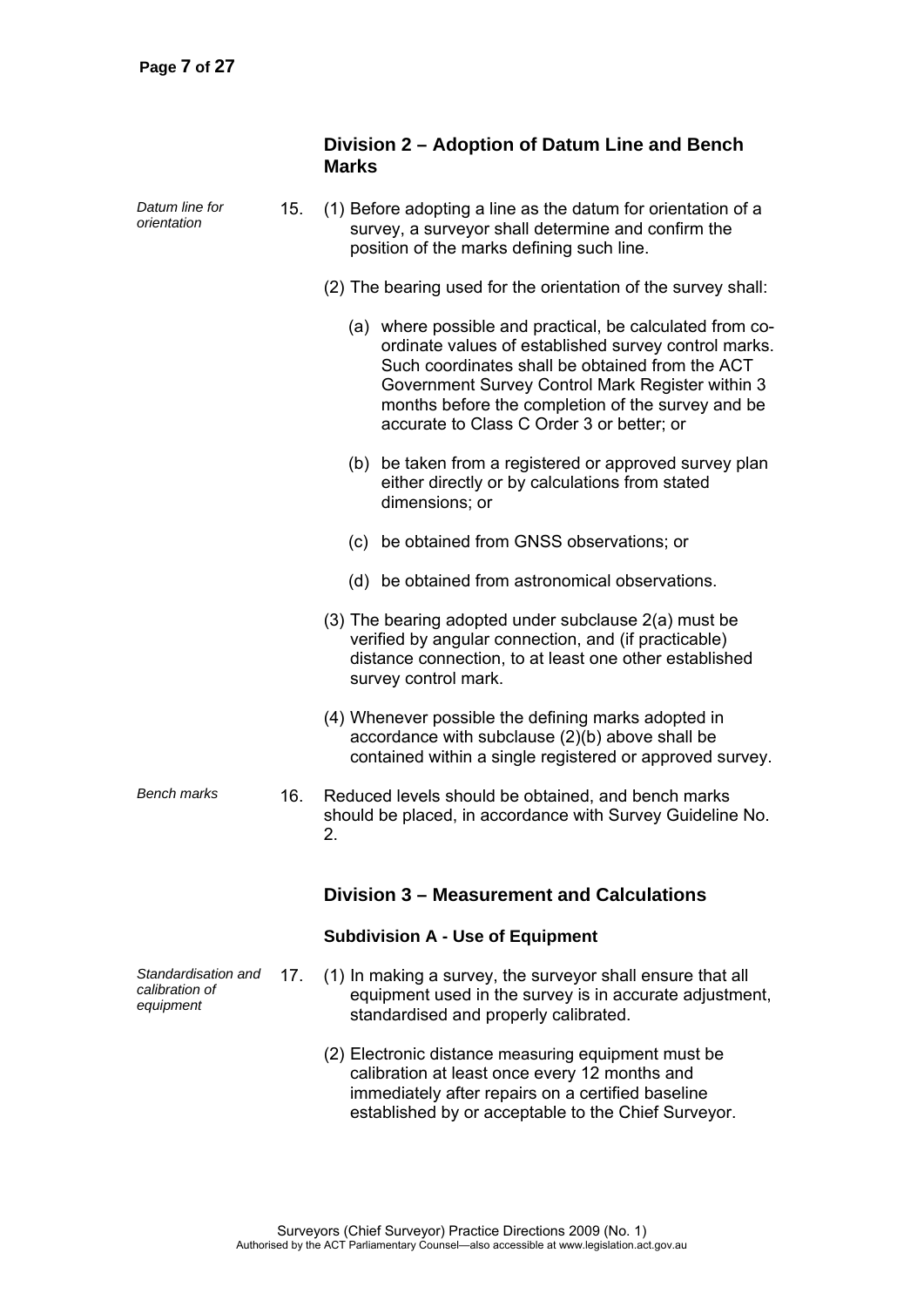|                                                           |     | (3) GNSS equipment must be verified at least once every<br>12 months, and immediately after repairs, on a geodetic<br>network approved by the Chief Surveyor.                                                                                        |
|-----------------------------------------------------------|-----|------------------------------------------------------------------------------------------------------------------------------------------------------------------------------------------------------------------------------------------------------|
|                                                           |     | (4) Details and results of a calibration or verification of<br>equipment used for making a survey are to be supplied<br>to the Chief Surveyor on request.                                                                                            |
| Surveys using<br>GNSS                                     | 18. | (1) When making a survey of other than an irregular natural<br>boundary using GNSS equipment, a surveyor must use<br>an approved GNSS surveying technique that will<br>achieve an accuracy of Class B or better, as specified in<br>SP <sub>1.</sub> |
|                                                           |     | (2) When making a survey of an irregular natural boundary<br>using GNSS equipment, a surveyor must use an<br>approved GNSS surveying technique that will achieve<br>an accuracy of Class C or better, as specified in SP1.                           |
|                                                           |     | (3) The procedures used when operating GNSS must be in<br>a manner approved by the Chief Surveyor, and the<br>details and results of the observation reductions are to<br>be supplied to the Chief Surveyor on request.                              |
| Use of direct<br>measurements                             | 19. | A surveyor shall measure all boundaries and lines by the<br>most direct method that is reasonable and practicable.                                                                                                                                   |
| Use of remote<br>sensing or<br>photogrammetric<br>methods | 20. | Notwithstanding the provisions of Direction 19, the Chief<br>Surveyor may authorise the determination of natural<br>boundaries by photogrammetric methods, or by a remote-<br>sensing method approved by the Chief Surveyor.                         |
|                                                           |     | Subdivision B - Partial Surveys and Easements                                                                                                                                                                                                        |
| Partial surveys                                           | 21. | If surveying part of the land in a document of title, the<br>surveyor shall connect such part by actual measurement to<br>monuments or points having a known relation to a corner of                                                                 |

the land in the title.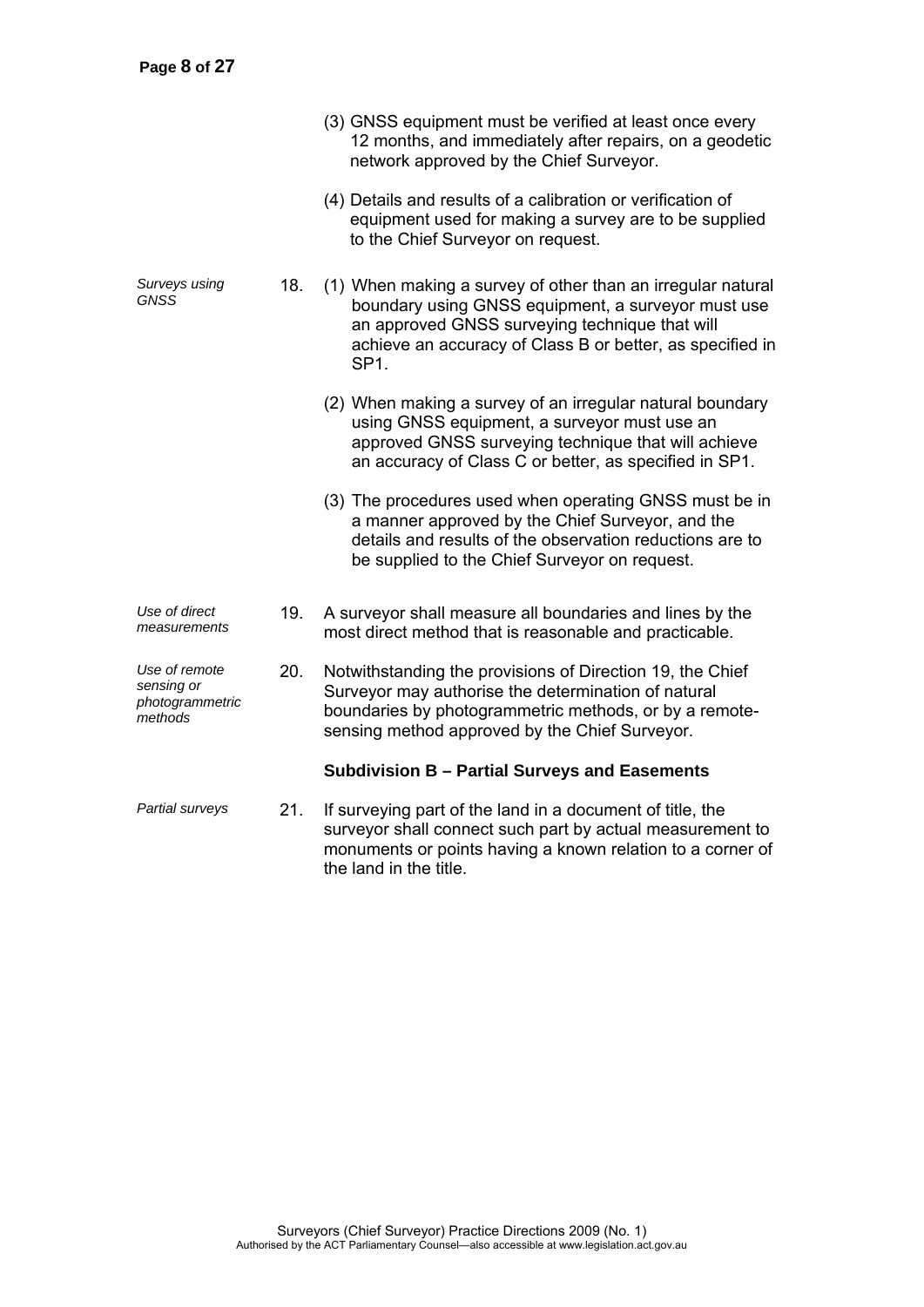*Location of easements or proposed easements* 

- 22. (1) Where the land being surveyed is subject to or it is proposed that it be subject to any form of easement the surveyor shall connect such easement or proposed easement by measurement to essential relevant monuments and where practical to corners of the parcel in which the easement is or is to be located.
	- (2) The surveyor shall show on the plan the essential dimensions of the site and shall note it thereon as 'easement' or 'proposed easement' as appropriate, provided that the essential dimensions to be shown on the plan need not be determined by measurement of the boundaries of the easement or proposed easement unless the circumstances so require.
	- (3) The essential dimensions referred to in subclause (2) above must be sufficient to allow a check closure of such dimensions.

#### **Subdivision C – Re-determination of Boundaries**

- *Adoption of original*  23. In the absence of evidence to the contrary, where a surveyor makes a resurvey of land in a Crown Grant or Crown Lease or part thereof the boundaries as originally marked on the ground shall be adopted as the true boundaries, even though the bearings and lengths appearing in a relevant plan or document do not agree with those between the corresponding monuments.
- *Location of irregular boundaries* 24. (1) Where an irregular fence, wall or other structure must be used to define a boundary a surveyor shall traverse it and place the angle points of the boundary in such a way that the boundary shall follow the material of the fence, wall or structure at the surface of the ground.
	- (2) Unless it is impractical to do so, angle points in the irregular fence, wall or other structure shall be substantially marked by the surveyor, and the nature of the mark shown on the plan.
	- (3) The surveyor shall indicate on the survey plan the age, nature and construction material of the structure, as at the date of survey. Where the construction material is a paling fence, the construction material need not be specified.
- *Variation from original dimensions to be shown*  25. Where a corner peg and reference mark or control mark are found a surveyor shall determine the bearing and distance between them, and if a difference from the original reference is disclosed the surveyor shall decide from other evidence which of the monuments to adopt, and shall note details of such evidence and difference on the plan.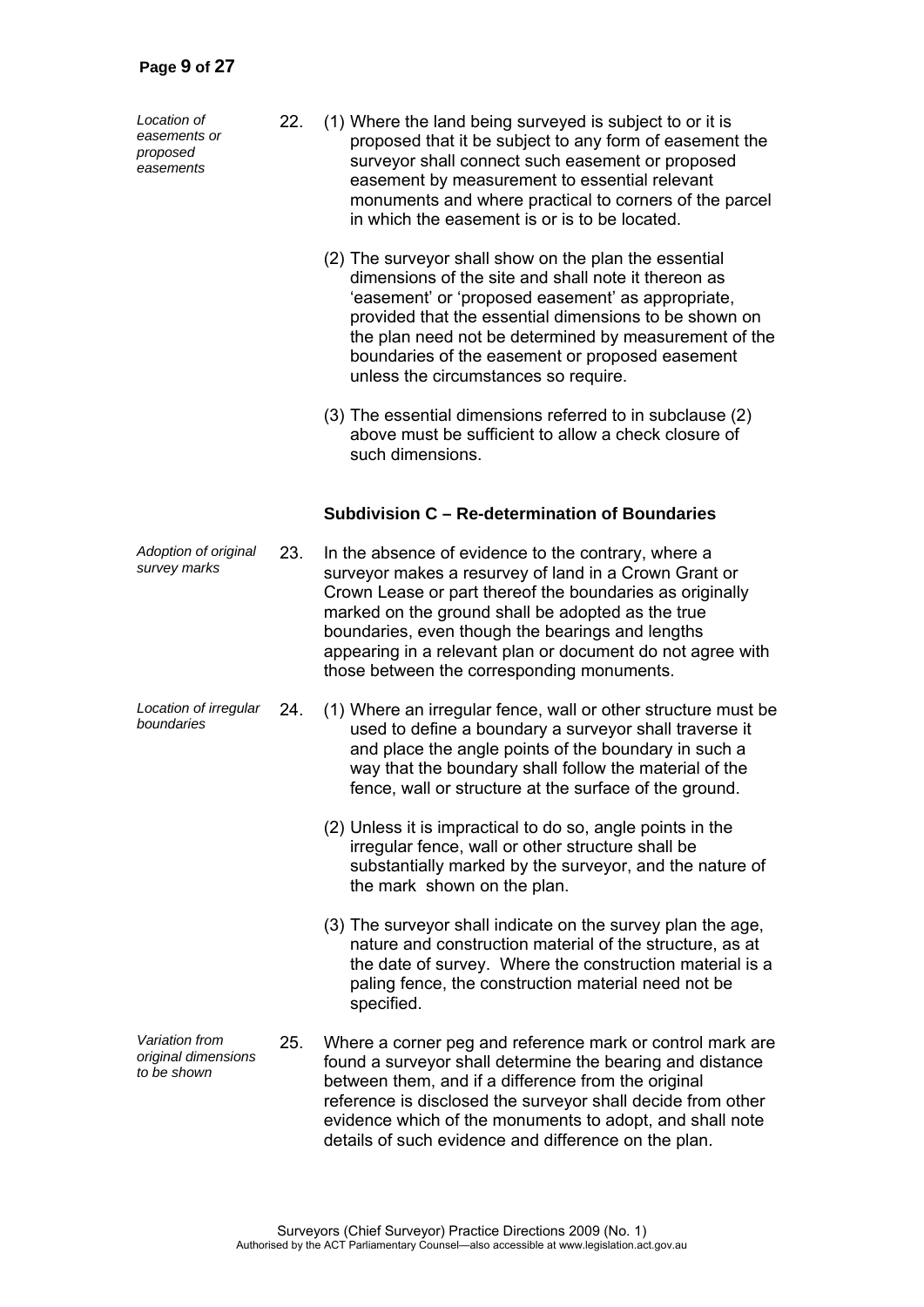*Practice to be adopted where original marks are missing or disturbed* 

*Disclosure of excess or shortage*

*Reference to old marks to be shown on field notes and plans* 

- 26. Where monuments of an original survey are missing or disturbed the surveyor shall determine the boundaries and corners of the subject land by measurement in correct relation to boundaries of adjacent parcels of land and parcels of land on opposite sides of roads, and to fences, and to such other evidence of correct location as may be found after full investigation and inquiry.
- 27. (1) Where a measurement discloses a boundary of land surveyed to be longer or shorter than is indicated in the document of title to such land a surveyor shall verify the length of such boundary and record appropriate entries in field notes, and show in such notes and on any plan of the survey the monuments adopted.
	- (2) In the absence of monuments defining the land surveyed a surveyor shall indicate whether there is sufficient land available to permit the adoption of such measurement without causing any encroachment upon or hiatus with any road, street or lane or upon any adjoining or adjacent parcel of land.
- 28. (1) A surveyor shall indicate in field notes and in any plan of survey the nature and position, or non-existence of all monuments relevant to the survey.
	- (2) A monument that is important for the definition of the land must be shown in the surveyor's field notes, and on the survey plan, with the annotation "found", "not found", "gone", "disturbed" or "inaccessible" as appropriate.
	- (3) A monument must not be recorded as "gone" unless a thorough search for it has been made and the measurements of its probable site recorded on the surveyor's field notes.
	- (4) Where a surveyor ascertains during the making of any survey that control marks or co-ordinated reference marks are missing, disturbed or likely to be disturbed the surveyor shall report the fact to the Chief Surveyor.

### **Subdivision D – Calculations and Accuracy**

- *Angular checks* 29. A surveyor who makes a survey which exceeds a length of 10km shall check the surveyor's angular work by astronomical observations, by GNSS observations, by a complete angular close or by comparison against Established Survey Control Marks and shall not, for this purpose, interpolate any angular measurement made by another surveyor.
- *Angular closure* 30. Wherever practical a complete angular close shall be obtained. The observed angular misclose shall not exceed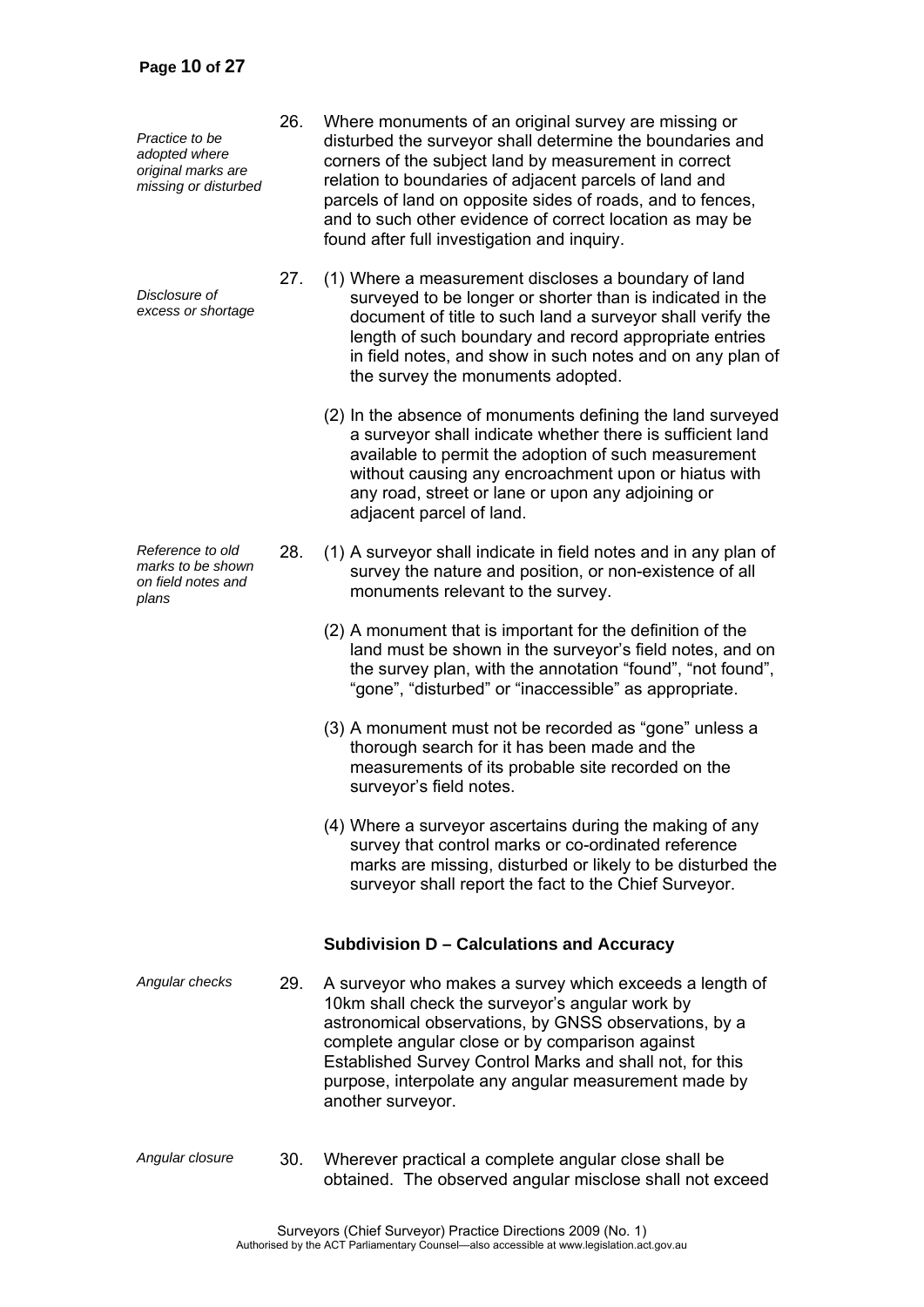|                            |     | 20 seconds plus $10\sqrt{n}$ seconds where 'n' is the number of<br>traverse angular stations either for the whole surround or<br>between and including established survey control marks, or<br>astronomical or GNSS observations for azimuth have been<br>made; provided always that any misclose shall not exceed 2<br>minutes. |
|----------------------------|-----|----------------------------------------------------------------------------------------------------------------------------------------------------------------------------------------------------------------------------------------------------------------------------------------------------------------------------------|
| Accuracy of<br>measurement | 31. | (1) A length measurement must be verified, either directly<br>by means of a second measurement of that length or<br>indirectly by calculation of that length from the<br>measurements of other lengths and angles.                                                                                                               |
|                            |     | (2) When making a survey, a surveyor must measure all<br>lengths to an accuracy of 6mm + 30 ppm or better at a<br>confidence level of 95%.                                                                                                                                                                                       |
| Closure of surround        | 32  | (1) A surveyor shall check all measurements and where the<br>nature of the survey permits, the check shall be by the<br>mathematical closure of the lines in all surrounds in the<br>survey.                                                                                                                                     |
|                            |     | (2) The closure of any survey must be such that the length<br>of the misclose vector must not exceed 15mm + 100<br>ppm of the perimeter.                                                                                                                                                                                         |
|                            |     | (3) The length of the misclose vector may be determined as<br>$\sqrt{(a^2+b^2)}$ where 'a' is the misclose in eastings and 'b' is<br>the misclose in northings.                                                                                                                                                                  |
|                            |     | (4) All computations and transformations to be used in the<br>preparation of a survey plan must be checked for<br>accuracy.                                                                                                                                                                                                      |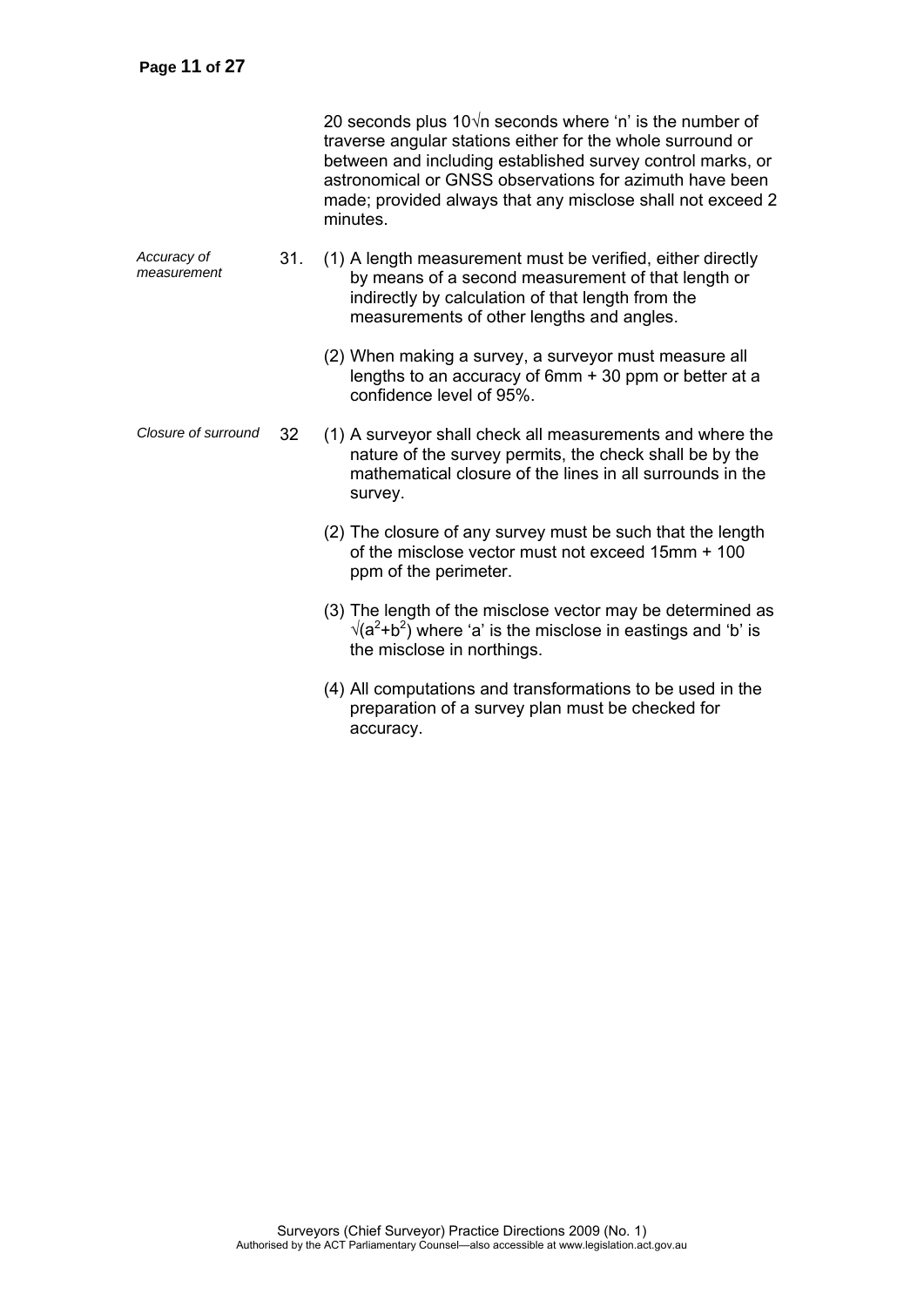### **Division 4 –Survey Marks and Monuments**

### **Subdivision A - Description of Marks**

| Description of<br>marks | 33. | (1) Where any line or corner of any portion of a survey is<br>required to be marked in accordance with these<br>Directions, the points shall be firmly marked with a peg;<br>drill hole in rock, concrete, or other similar material; a<br>chisel mark or nail in fixed timber; or otherwise suitably<br>marked. |
|-------------------------|-----|------------------------------------------------------------------------------------------------------------------------------------------------------------------------------------------------------------------------------------------------------------------------------------------------------------------|
|                         |     | (2) For rural surveys, or surveys of blocks of 5000 square<br>metres or more, all pegs shall be of sound durable wood<br>at least 350mm long and not less than 75mm by 75mm<br>section at the top end.                                                                                                           |
|                         |     | (3) For urban surveys of blocks less than 5000 square<br>metres pegs shall be of sound durable wood at least<br>250mm long and not less than 75mm by 35mm section<br>at the top end.                                                                                                                             |
|                         |     | (4) Angles and tangent points along road or street frontages<br>in rural surveys shall be marked with pegs of sound<br>durable wood at least 350mm long and not less than<br>75mm x 75mm in section at the top end.                                                                                              |
|                         |     | (5) All pegs shall be pointed for approximately two-thirds of<br>their length and shall be bevelled at the top.                                                                                                                                                                                                  |
|                         |     | (6) The centre of the top of all pegs shall represent the<br>survey point, provided that where conditions prevent the<br>correct centring of pegs a tack shall be placed<br>eccentrically thereon to represent the survey point.                                                                                 |
|                         |     | (7) All pegs are to be placed upright, point downwards so<br>that the top is not more than 75mm above the ground<br>level in the case of a rural survey and 40mm above the<br>ground level in the case of an urban survey and the<br>surrounding earth shall be securely rammed.                                 |
|                         |     | (8) If a peg projecting above the surface of the ground may<br>be hazardous or inconvenient to the public the peg may,<br>at the discretion of the surveyor, be placed flush with the<br>surface of the ground. If that is done, the fact must be<br>noted on the survey plan.                                   |
|                         |     | (9) Lockspits shall consist of trenches at least 1m long,<br>200mm wide at the surface and 150mm deep dug in the<br>direction of the boundary lines and commencing 300mm<br>from each corner or angle or may consist of packed<br>stones of similar dimensions.                                                  |
|                         |     |                                                                                                                                                                                                                                                                                                                  |

 (10) Where any corner, angle or other point is marked other than with a peg, where practicable wings shall be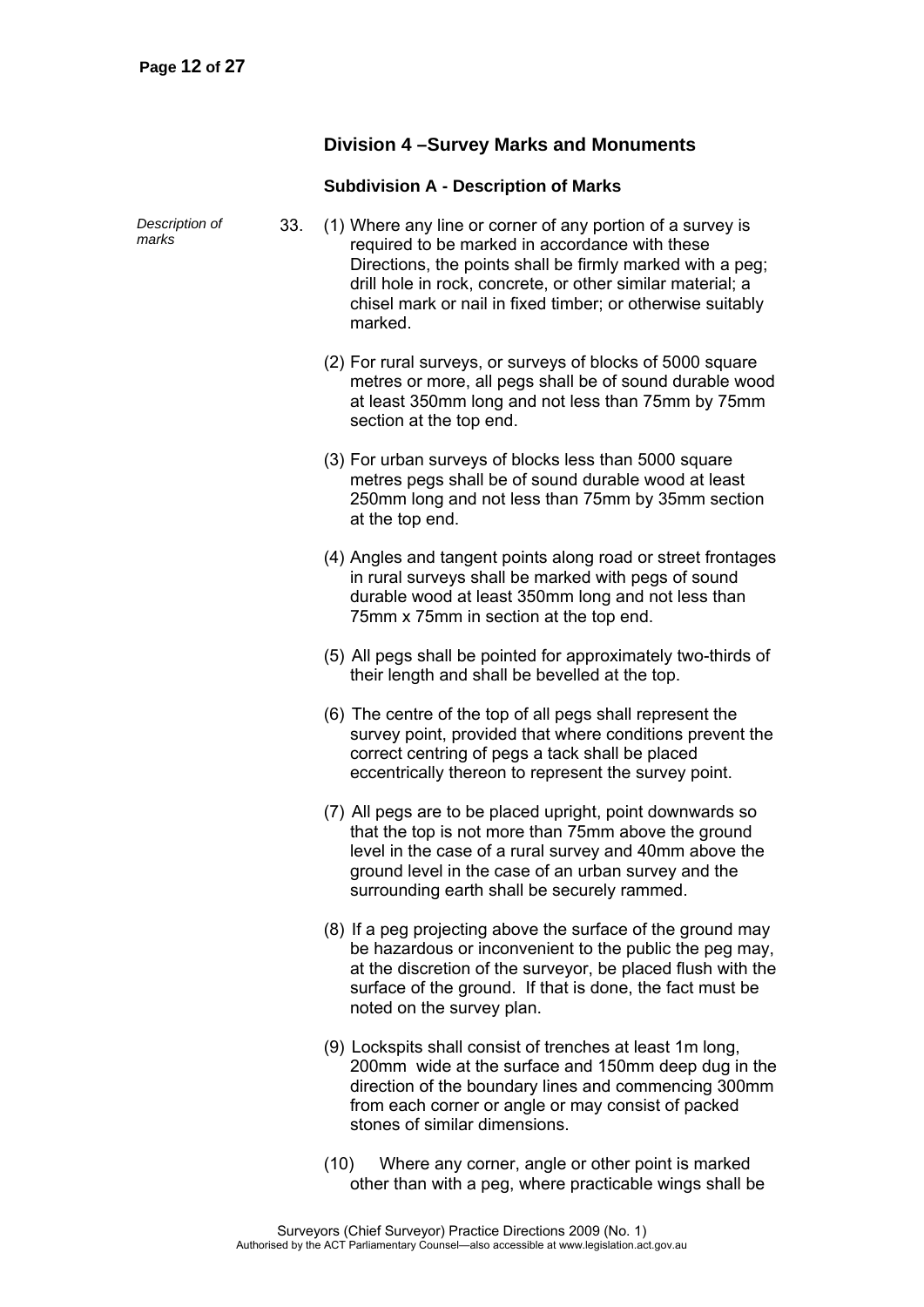cut in solid rock, concrete or fixed timber, 75mm long 20mm wide and 10mm deep commencing 50mm from the corner or where the surface renders it desirable, lines may be painted at least 300mm long and 20mm wide.

- (11) Where practicable, a corner or angle may be marked using a boundary mark token securely attached to timber, post, fence or other surface using a noncorrodible nail, spike, rivet or screw. The boundary mark token shall be at least 32mm diameter and 1.5mm thick, with "Boundary Mark" permanent stamped or etched on the upper surface.
- *Pescription of* 34. (1) Where a surveyor is required to place reference marks in reference marks in 2000 2000 2000 with these Directions they chall consist of accordance with these Directions - they shall consist of:
	- (a) a reinforced concrete block in the form of a truncated pyramid at least 375mm long, 150mm square at the lower end and 100mm square at the upper end, with a galvanised nail or other suitable non-corrodible metal plug not less than 75mm long fixed therein;
	- (b) a galvanised iron pipe at least 300mm long and internal diameter not less than 10mm with a wall thickness of not less than 3mm;
	- (c) a solid non-corrodible metal spike at least 300mm long and having an external diameter of at least 20mm;
	- (d) a galvanised iron spike at least 100mm long driven into fixed timber with a wing 75mm long cut into the timber and directed to the galvanised iron spike;
	- (e) a drill hole cut into a kerb or other substantial structure at least 5mm in diameter and 10mm deep with a wing at least 75mm long, 20mm wide and 10mm deep at the base, and the point directed thereto;
	- (f) a drill hole at least 10mm in diameter and 25mm deep cut into bedrock with a wing 75mm long and directed thereto where such bedrock exists within 300mm of the natural surface of the ground;
	- (g) an appropriate chisel mark cut into the sound wood of a suitable tree; or
	- (h) a mark of a durable character or a specific point on a permanent or substantial structure.
	- (2) Where a surveyor has placed or has found a reference mark referred to in either sub-clause (1)(a), (1)(b) or (1)(c) of this Direction or a control mark more than

*Description of*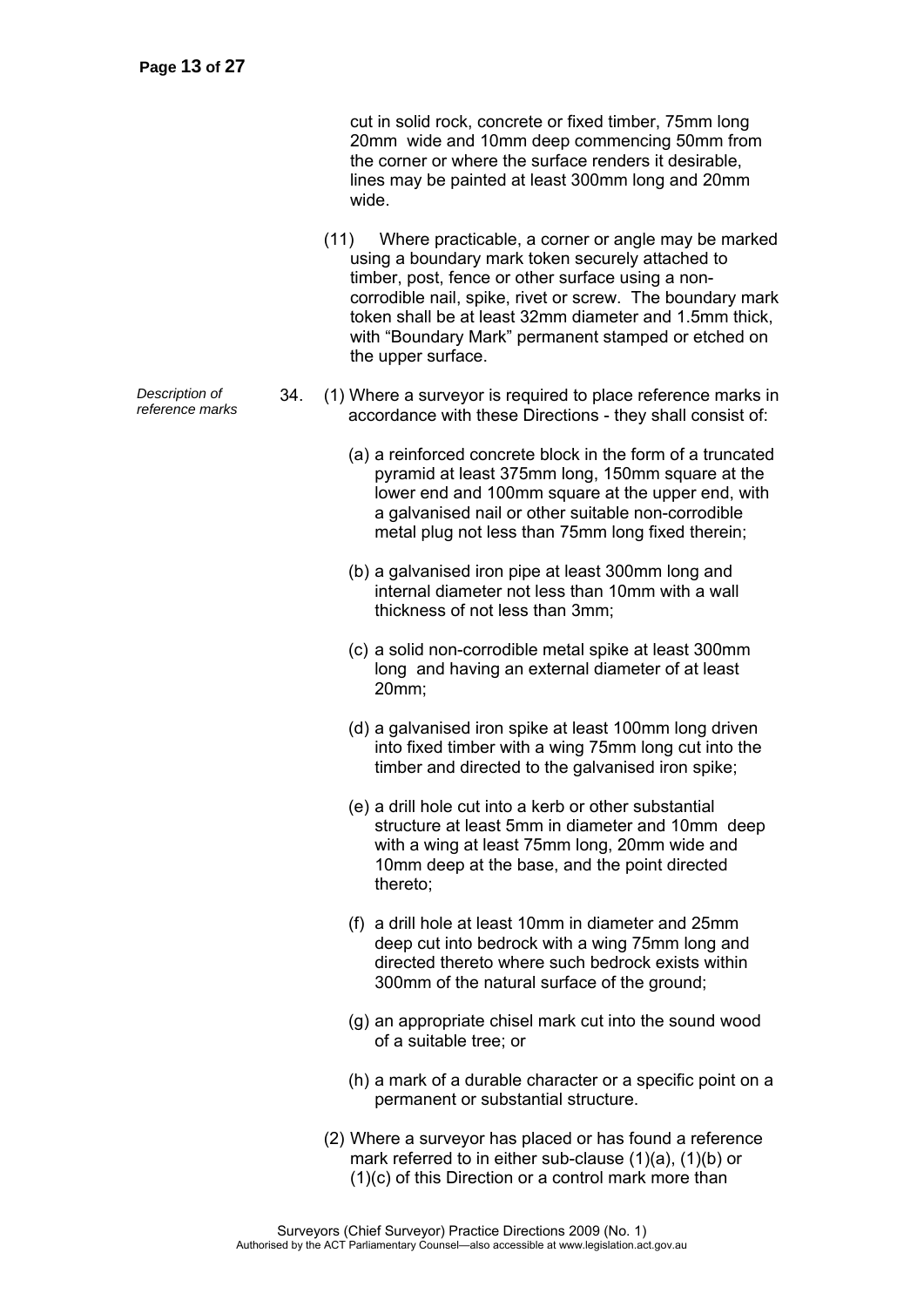| 400mm below the natural surface of the ground, the |  |
|----------------------------------------------------|--|
| depth shall be indicated on the plan.              |  |

- (3) Where a surveyor has placed a reference mark referred to in either sub-clause 1(a), (1)(b) or 1(c) of this direction it must be placed vertically at least 80mm below the surface of the ground, or deeper if it is likely to be disturbed.
- *Description of CRMs*  35. A CRM shall be:
	- (a) a non-corrodible metal plaque set in a concrete kerb; or
	- (b) a non-corrodible metal plaque set in the top of a concrete block in the form of a truncated pyramid at least 500mm long, 450mm square at the lower end and 300mm square at the upper end with a minimum volume of concrete of at least 0.07cubic metres. Such mark shall be placed such that its highest point is flush with or below the surface of the ground; or
	- (c) a deep driven stainless steel rod.
- *Other marks* 36 The Chief Surveyor may approve the use of other marks of a durable character as a substitute for marks described in directions 33 to 35.

#### **Subdivision B - Marking of Surveys**

#### *Urban*

- *Marking urban surveys*  37. (1) Where a surveyor makes an urban survey the surveyor shall whenever possible firmly mark each corner thereof (including corners of each parcel of land in a subdivision) with a peg or mark of a nature as prescribed in Direction 33.
	- (2) Where it is not possible or practical to mark a corner the surveyor shall:
		- (a) place a reference mark in accordance with Direction 43 (1), and

(b) note on the plan that the corner was not marked and show the connection from the reference mark to the corner.

 (3) Where a surveyor makes an urban survey the surveyor shall mark distinctly and durably all lines which form or are to form the boundaries between parcels on unfenced boundaries with pegs or marks as prescribed in Direction 33 placed at intervals of not more than 200 metres, and the position shown on the plan.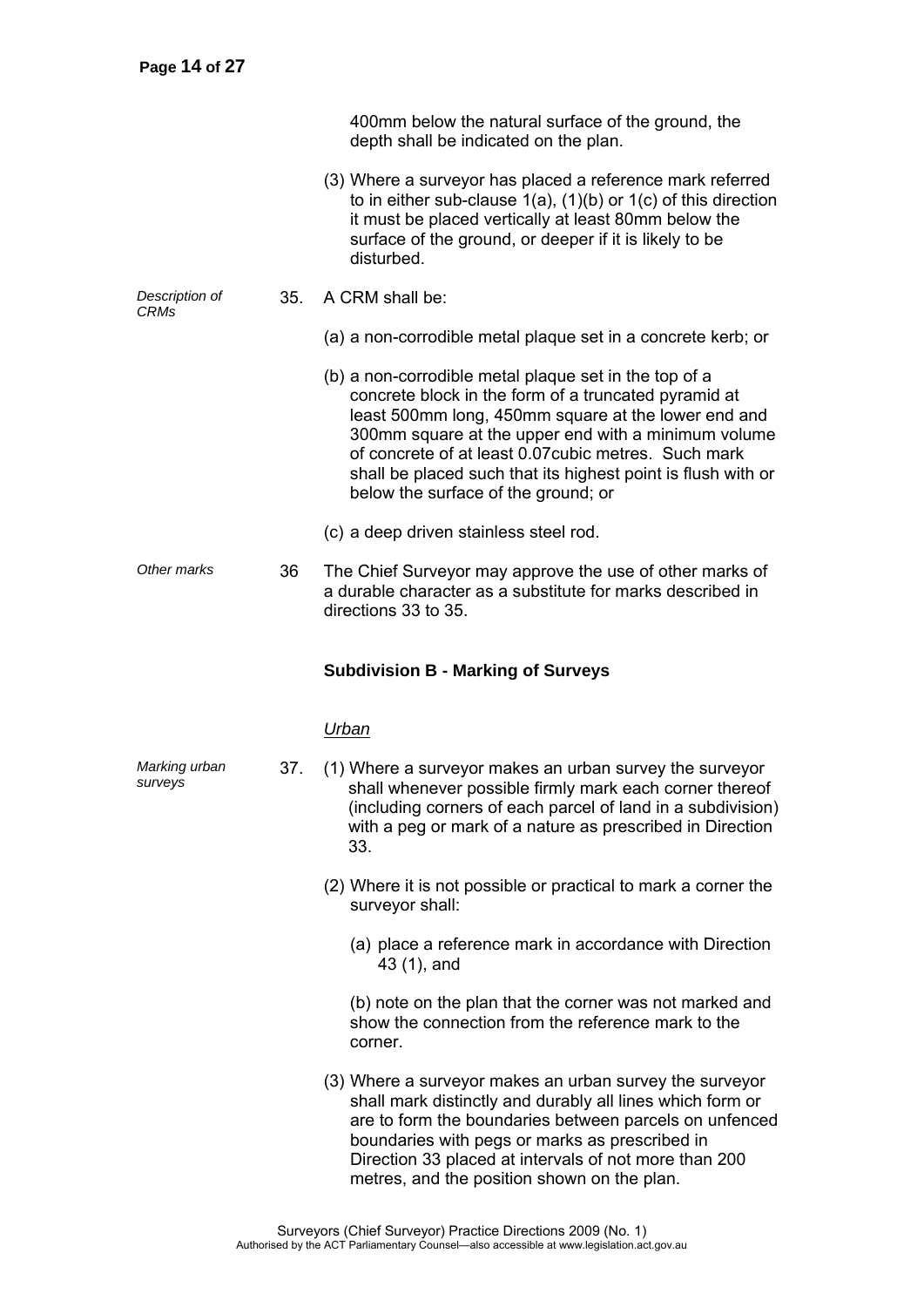| (4) Marking of urban surveys shall not be completed until         |
|-------------------------------------------------------------------|
| land servicing has reached a stage where all CRMs,                |
| reference marks and corner marking will be durable and<br>stable. |
|                                                                   |

- 38. (1) Where a surveyor makes an urban survey for any purpose and the land surveyed:
	- (a) abuts a road or street in which, within the limits of the frontage of the land surveyed,:
		- (i) reference marks have not been placed or have been disturbed, the surveyor shall place a reference mark near each extremity of the boundary of the land where it abuts the road or street, including at road intersections;
		- (ii) reference marks or CRMs have not been placed or have been disturbed, the surveyor shall place reference marks at intervals of not more than 150 metres throughout the length of the frontage of the land surveyed;
	- (b) does not abut a road or street, the surveyor shall place 2 reference marks suitable for orientation.
	- (2) The requirement of subclause (1)(a) is subject to the condition that a reference mark need not be placed within 25 metres of another reference mark or CRM
- 39. Where a surveyor makes an urban survey and the land surveyed abuts or comprises a road or street or other public place in which CRM(s) have been placed within 200 metres of the survey the surveyor shall:
	- (a) connect the subject land to such CRM(s) in accordance with Guideline No 2 by a closed traverse which includes the CRM(s) and established survey control marks; and
	- (b) record the derived co-ordinate values of the CRM(s) on the plan of survey in accordance with Guideline No 2.

#### *Rural*

- 40. (1) Where a surveyor makes a rural survey the surveyor shall mark distinctly and durably all lines which form or are to form the boundaries between parcels:
	- (a) with a peg or mark as prescribed in Direction 33 together with lockspits cut in the direction of each unfenced boundary from each corner and angle; and
	- (b) on unfenced boundaries with pegs or marks and lockspits as prescribed in Direction 33 placed at

*Placement of reference marks for urban surveys* 

*Connections to CRMs where available* 

*Marking rural surveys* 

> Surveyors (Chief Surveyor) Practice Directions 2009 (No. 1) Authorised by the ACT Parliamentary Counsel—also accessible at www.legislation.act.gov.au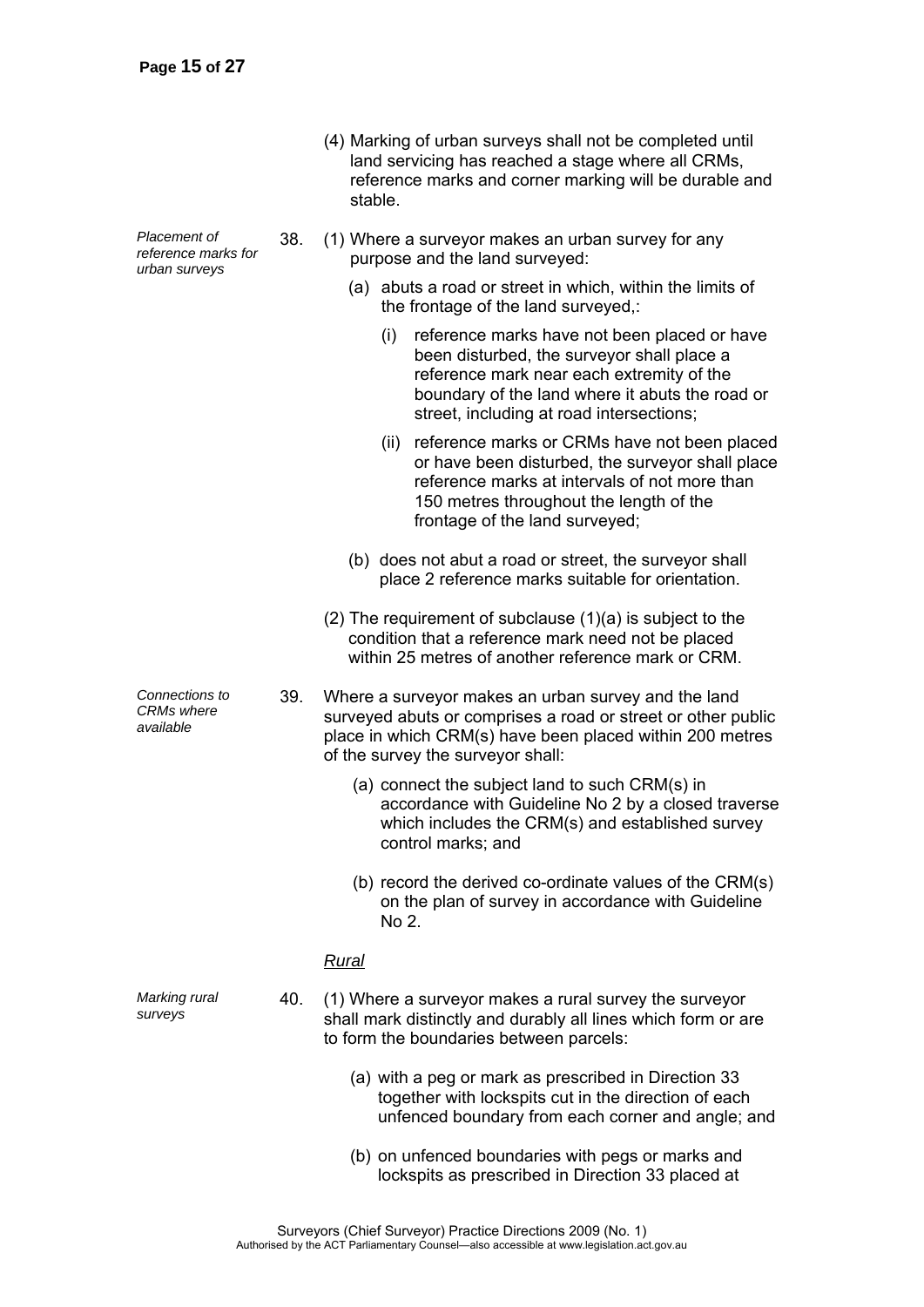intervals of not more than 200 metres where one peg or mark cannot be seen from the next, or 500 metres, where one peg or mark can be seen from the next, and the position shown on the plan.

 (2) Where it is not possible or practical to mark a corner the surveyor shall:

- (a) place a reference mark in accordance with Direction 43 (1), and
- (b) note on the plan that the corner was not marked.
- *Reference marks for rural surveys* 41. Reference marks shall be placed on rural surveys in accordance with the following:
	- (a) where the land surveyed is not being subdivided at least two reference marks suitable for redefinition of the survey;
	- (b) where the land surveyed is being sub-divided at least 2 reference marks in respect of each parcel;
	- (c) where a boundary other than a road frontage exceeds 2,400 metres - additional reference marks at intervals of not more than 1,500 metres; and
	- (d) where a boundary required to be marked in accordance with the Directions is a road frontage - pairs of reference marks suitable for orientation so that the interval between any two successive reference marks does not exceed 1,000 metres, and one reference mark at each extremity of that boundary.
- *Surveys of rural or reserved roads* 42. When making a survey of a rural or reserved road a surveyor shall
	- (a) measure and mark definitely and durably all lines which form the boundary of one side of the road with pegs or marks and lockspits of the nature prescribed in Direction 34;
	- (b) place pegs or marks at each angle along the surveyed boundary. Where the distance between angles is in excess of 200 metres marks are to be placed at intervals of not more than 200 metres except where angle marks are intervisible. Where marks are intervisible the distance between them should not exceed 500 metres
	- (c) mark with the prescribed pegs or marks each angle of the unsurveyed boundary; and
	- (d) place pairs of reference marks suitable for survey orientation so that the interval between any two successive reference marks does not exceed 1,000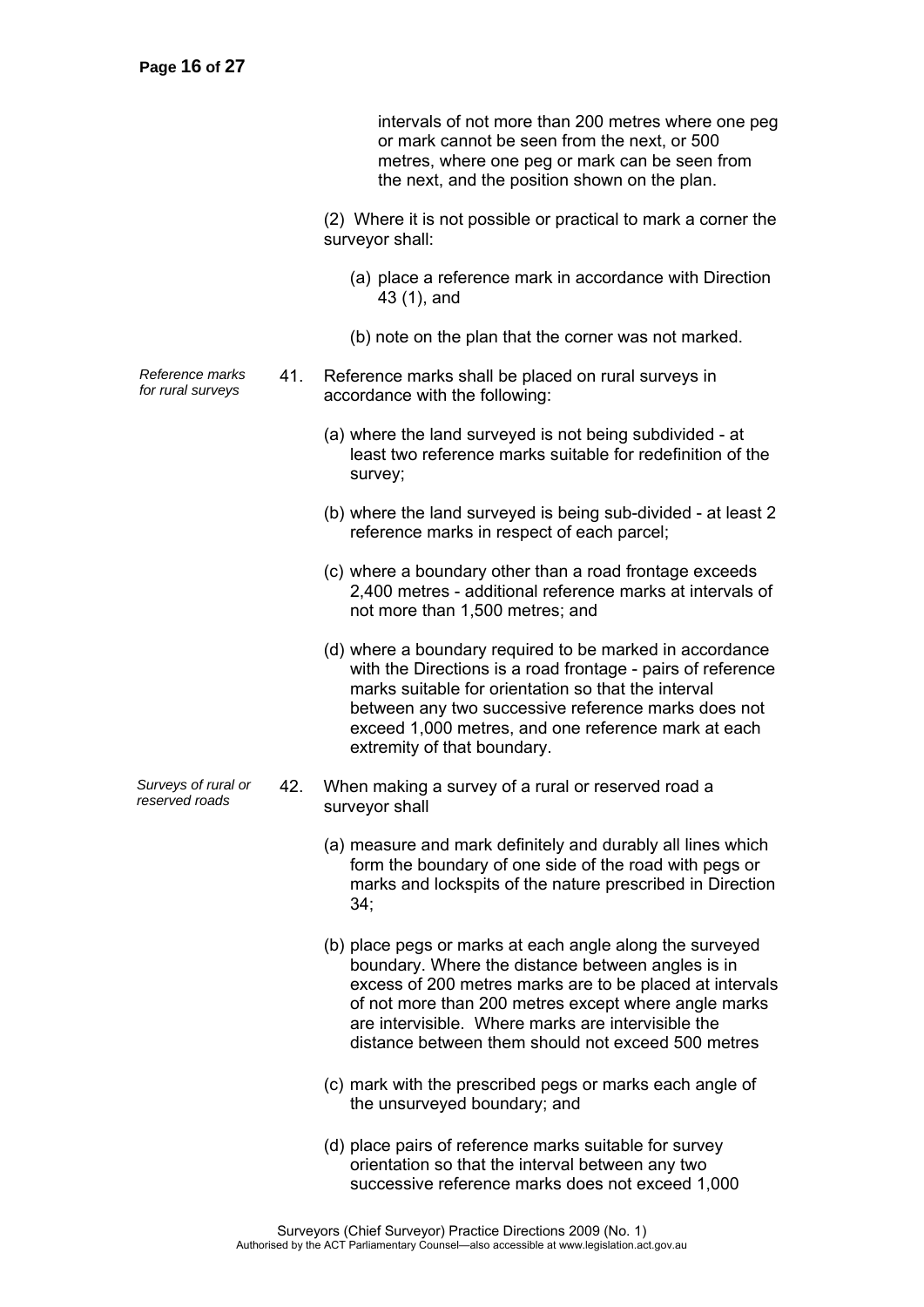metres, and one reference mark at each extremity thereof.

### *Rural and Urban*

| Placement of<br>reference marks<br>and CRMs | 43. | (1) Where these Directions require a surveyor to place<br>reference marks the surveyor shall place them adjacent<br>to the corner, angle or line mark, in selected positions<br>designed to preserve them from disturbance, and the<br>reference mark shall not be more than 30 metres from<br>the corner, angle or line mark to which it refers. |
|---------------------------------------------|-----|---------------------------------------------------------------------------------------------------------------------------------------------------------------------------------------------------------------------------------------------------------------------------------------------------------------------------------------------------|
|                                             |     | (2) Where a reference mark is placed in a road it shall be<br>placed at a suitable distance from the existing road<br>boundary; such distance shall be determined at the<br>discretion of the surveyor having regard to the existence<br>of any water, lighting or other services for which<br>provision is or has to be made.                    |
|                                             |     | (3) CRMs of a type described in Direction 35 (b) or (c) are<br>required to be placed at a ratio of at least 1 such CRM<br>per one 100 parcels of land or part thereof.                                                                                                                                                                            |
|                                             |     | (4) CRMs of the type described in Direction 35 (a) shall be<br>installed along roads at intervals of not more than 150<br>metres throughout the length of the land surveyed and<br>should have a clear line of sight to adjacent CRMs.                                                                                                            |
|                                             |     | (5) Where a CRM is installed in such a position that it has,<br>or the surveyor may have reason to consider that it may<br>have in future, clear line of sight only to one other CRM<br>then the surveyor shall place nearby a reference mark<br>and shall connect the CRM to it by closed traverse.                                              |
|                                             |     | (6) Where these Directions require a surveyor to place a<br>CRM of the type described in Direction 35, the surveyor<br>shall determine the AHD reduced level of the CRM in<br>accordance with Direction 16 and promptly provide the<br>results to the Chief Surveyor.                                                                             |
| Connections to be<br>shown                  | 44  | Where a surveyor is required to place a reference mark, the<br>requirement shall include the connection by direct<br>measurement from the mark to the survey made by the<br>surveyor.                                                                                                                                                             |
| Connection to<br>control marks              | 45. | (1) If the land being surveyed is not connected by survey to<br>a control survey, a surveyor shall connect the survey to<br>the nearest established survey control marks if within<br>200 metres of the survey in an urban area and 1,000<br>metres of the survey in a rural area. Such connections<br>should comply with Guideline No 2.         |
|                                             |     | (2) Measurements between all control marks found or<br>placed, and connections to the survey, must be proved<br>by closed traverse                                                                                                                                                                                                                |
|                                             |     |                                                                                                                                                                                                                                                                                                                                                   |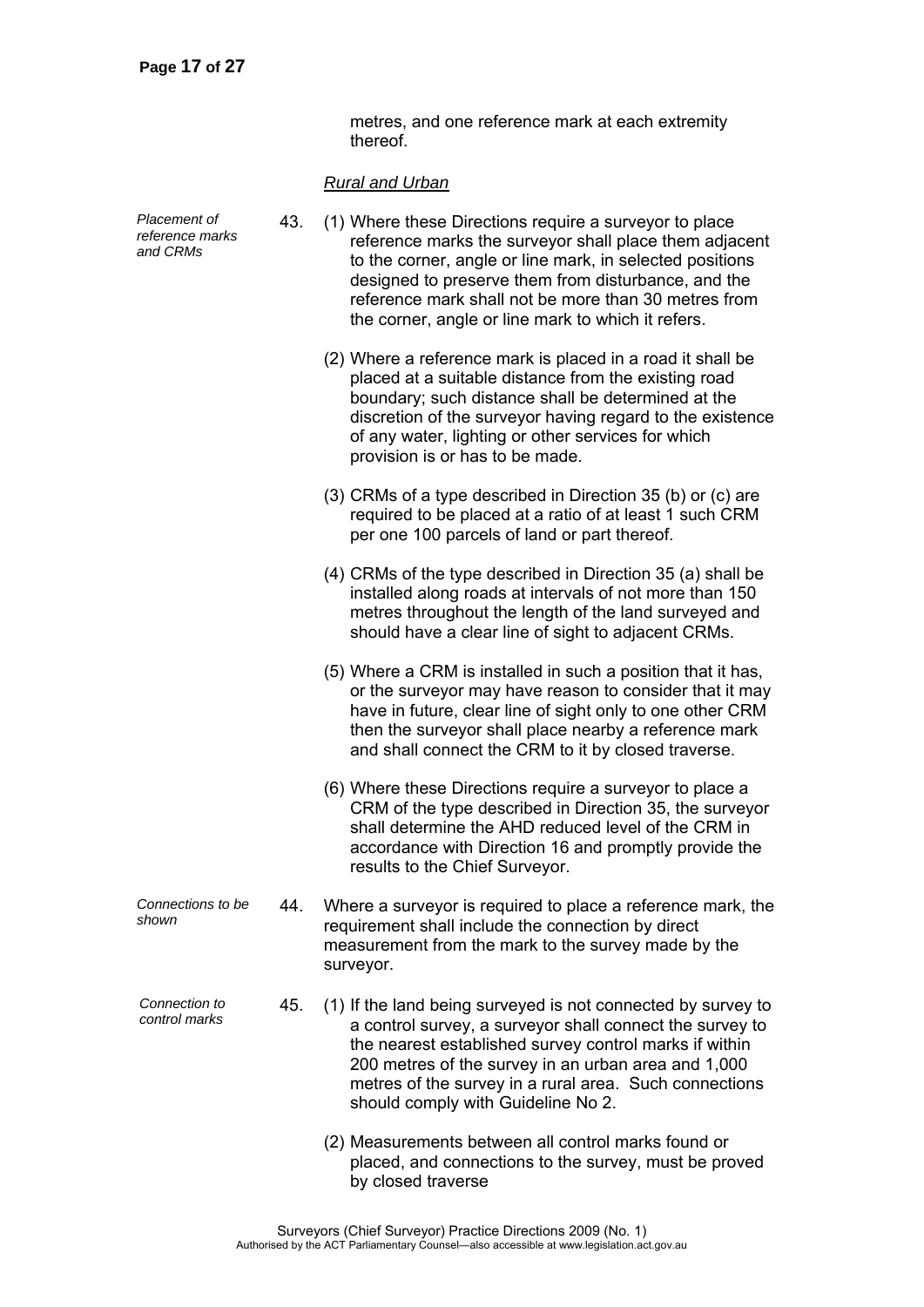(3) If GNSS equipment is used in the making of a survey the surveyor shall connect to at least three Established Survey Control Marks the co-ordinates of which are known in the appropriate geocentric datum.

### **Division 5 Boundaries formed by tidal and nontidal waters and other natural features**

*Definitions* 46 In this Division:

- 'Bed', in relation to a lake or stream, includes any portion of the lake or stream:
	- (a) that is alternately covered and left bare with an increase or diminution in the supply of water, and
	- (b) that is adequate to contain the lake or stream at its average or mean stage without reference to extraordinary freshets in time of flood or to extreme droughts.
- *'*Lake' includes any permanent or temporary lagoon or a similar collection of water not contained in an artificial work, but does not include tidal waters.

'Natural feature' includes any cliff face or ridgeline, but does not include any tidal or non-tidal waters.

'Stream' includes any non-tidal waters that are not a lake.

- 47 (1) A boundary formed by tidal waters, or by a lake, stream or natural feature, must be surveyed so that each change of course or direction of the boundary is determined with appropriate accuracy.
	- (2) If the actual position of the mean high-water mark of tidal waters, the bank of the lake or stream or the natural feature is substantially different to the adopted position of the boundary, both the actual position and the adopted position are to be shown on the survey plan.
	- (3) If:
		- (a) the middle line of a stream is the boundary of land and has not previously been defined by survey, or
		- (b) the middle line of a stream is otherwise required to be determined,

both banks of the stream must be surveyed and shown on the survey plan together with the determination of the middle line.

- (4) The middle line of a stream need not be marked unless the purpose for which the survey is made so requires.
- 48 (1) If, since the date of a previous survey, there has been a change in the position of the mean high-water mark of tidal waters forming a boundary of land to be surveyed:
	- (a) if the change arose from natural, gradual and imperceptible accretion or erosion—the position of the mean high-water mark as it is as the result of the

*Surveys where boundary includes tidal or non-tidal or other natural features* 

*Changes in boundaries formed by tidal waters*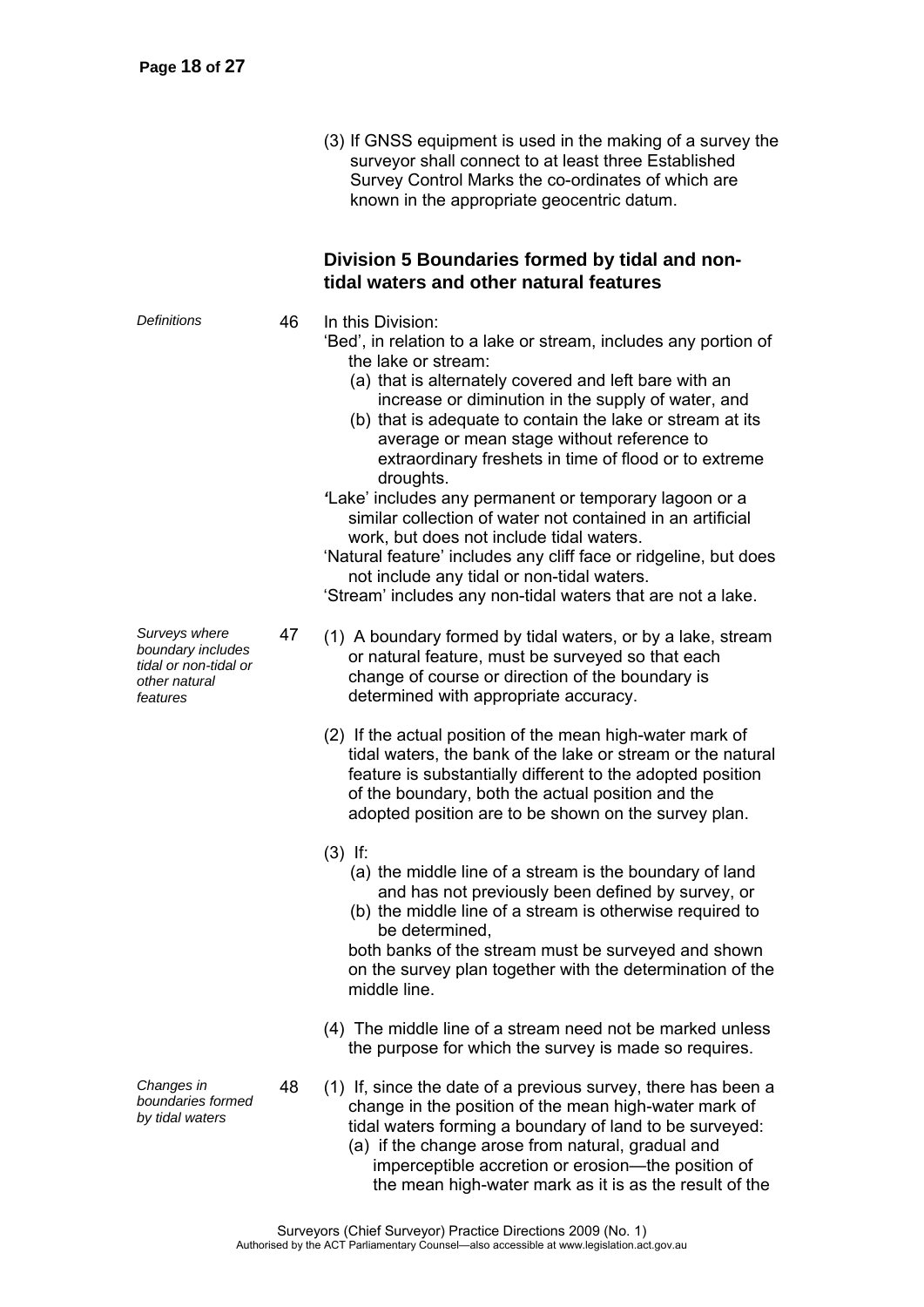change is to be adopted, or

- (b) if the change arose otherwise than from natural, gradual and imperceptible accretion or erosion—the position of the mean high-water mark as it was before the change is to be adopted.
- (2) Approval to the adoption of a changed position referred to in subclause (1) (a) must be obtained from the Chief Surveyor.
- (3) When seeking approval to a determination under subclause (2), a surveyor must provide the Chief Surveyor with a comprehensive report regarding the surveyor's determination.
- (4) A comprehensive report under this clause must include:
	- (a) the basis and method of determining the position of the mean high-water mark, and
	- (b) the surveyor's opinion as to the reason for any change in that position and the process by which the change has taken place, and
	- (c) such photographs, documents or other information relevant to the position of the mean high-water mark as is reasonably required by the person to whom the report is to be provided.
- 49 (1) If, since the date of a previous survey, there has been a change in the position of the bank of a lake forming a boundary of land to be surveyed, then, in any subsequent survey, the position of the bank, as it was before the change, must be adopted.
	- (2) If, since the date of a previous survey, there has been a change in the position of the bank of a stream, or of some other natural feature, forming a boundary of land to be surveyed, then, in any subsequent survey:
		- (a) for any change arising from natural, gradual and imperceptible accretion or erosion, the position of the bank or natural feature, as it is as a result of the change, must be adopted, or
		- (b) for any change arising otherwise than from natural, gradual and imperceptible accretion or erosion, the position of the bank or natural feature, as it was before the change, must be adopted.
	- (4) A surveyor who determines a new position for the bank of a stream, or for a natural feature, must lodge, together with the survey plan, a comprehensive report regarding the surveyor's interpretation of the new position. The report is to include:
		- (a) the basis and method of determining the position of the bank of stream or natural feature, and
		- (b) the surveyor's opinion as to the reason for any change in that position and the process by which the change has taken place, and

*Changes in boundaries formed by lakes, streams* 

*and natural features* 

Surveyors (Chief Surveyor) Practice Directions 2009 (No. 1) Authorised by the ACT Parliamentary Counsel—also accessible at www.legislation.act.gov.au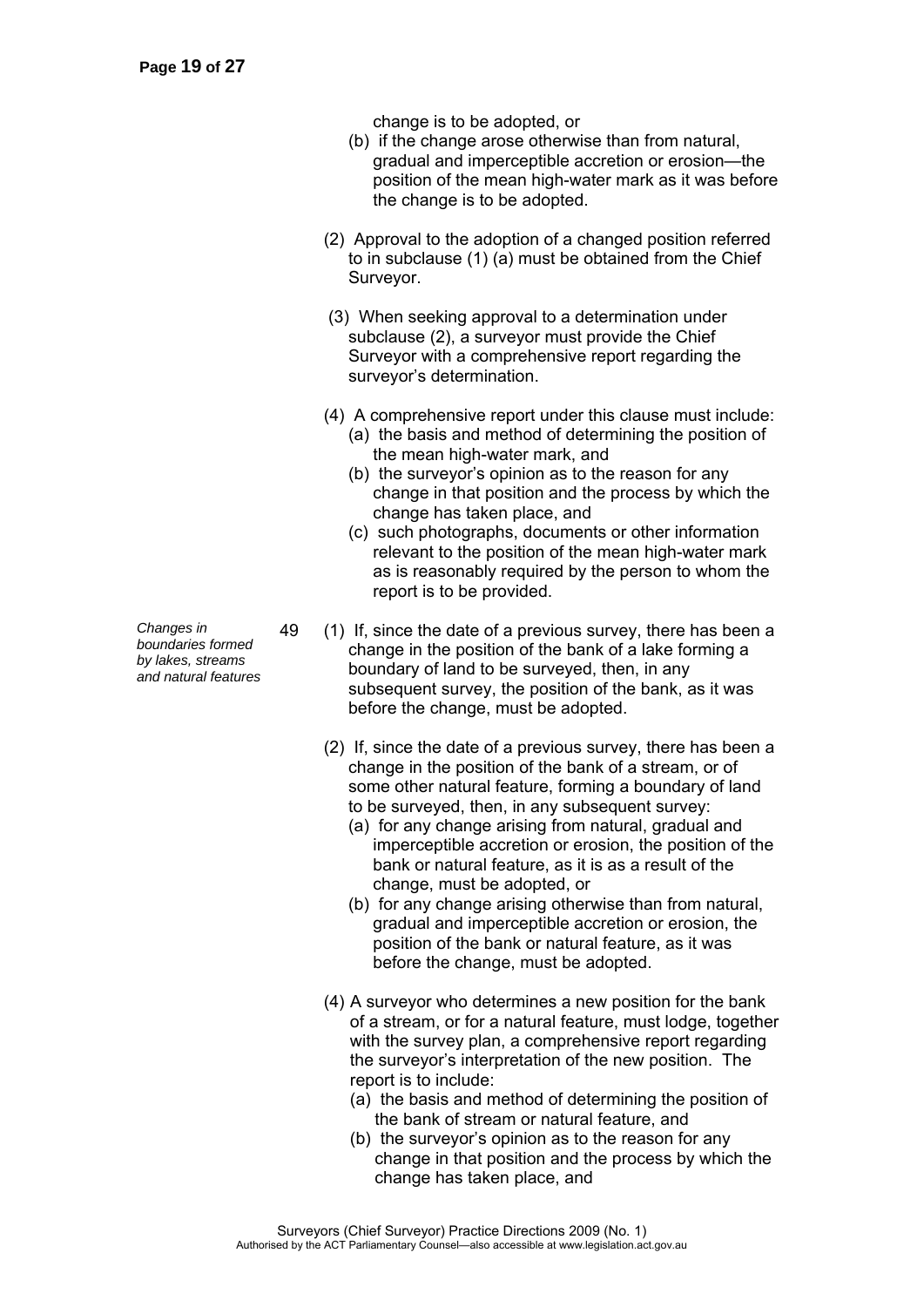*References to high water mark, tidal waters, lakes streams and other natural features in previous surveys* 

natural feature as is reasonably required by the person to whom the report is to be provided.

(c) such photographs, documents or other information relevant to the position of the bank of stream or

50 For the purposes of preparing a survey, in any previous survey plan or other description of land:

- (a) a reference to high-water mark is taken to be a reference to mean high-water mark, and
- (b) a reference to, or description of, a boundary that abuts tidal waters is taken to be a reference to, or description of, a boundary that abuts mean highwater mark, and
- (c) a reference to a bank of a lake or stream is taken to be a reference to the limit of the bed of the lake or stream, and
- (d) a reference to, or description of, a boundary that abuts a lake or stream is taken to be a reference to, or a description of, a boundary that abuts the limit of the bed of the lake or stream, unless a contrary intention appears.

*Area to be Determined by Survey*  51. The area of land abutting on a non-tidal stream or on tidal water shall be ascertained by the surveyor, and shall include all lands to the bank or the mean high-water mark as the case may be.

### **Division 6 Field notes**

- *Field Notes* 52. (1) A surveyor shall make neat, precise, complete and readily intelligible field notes of every survey.
	- (2) Facts, readings and observations must be recorded immediately after they are ascertained.
	- (3) A surveyor must keep an archive of:
		- (a) all field notes made by the surveyor, with indexes and cross-references set out in a manner that facilitates the preparation of a complete and accurate survey plan, and
		- (b) all other information and documentation relevant to those field notes.
	- (4) No erasures shall be made and all amendments shall be initialled by the surveyor.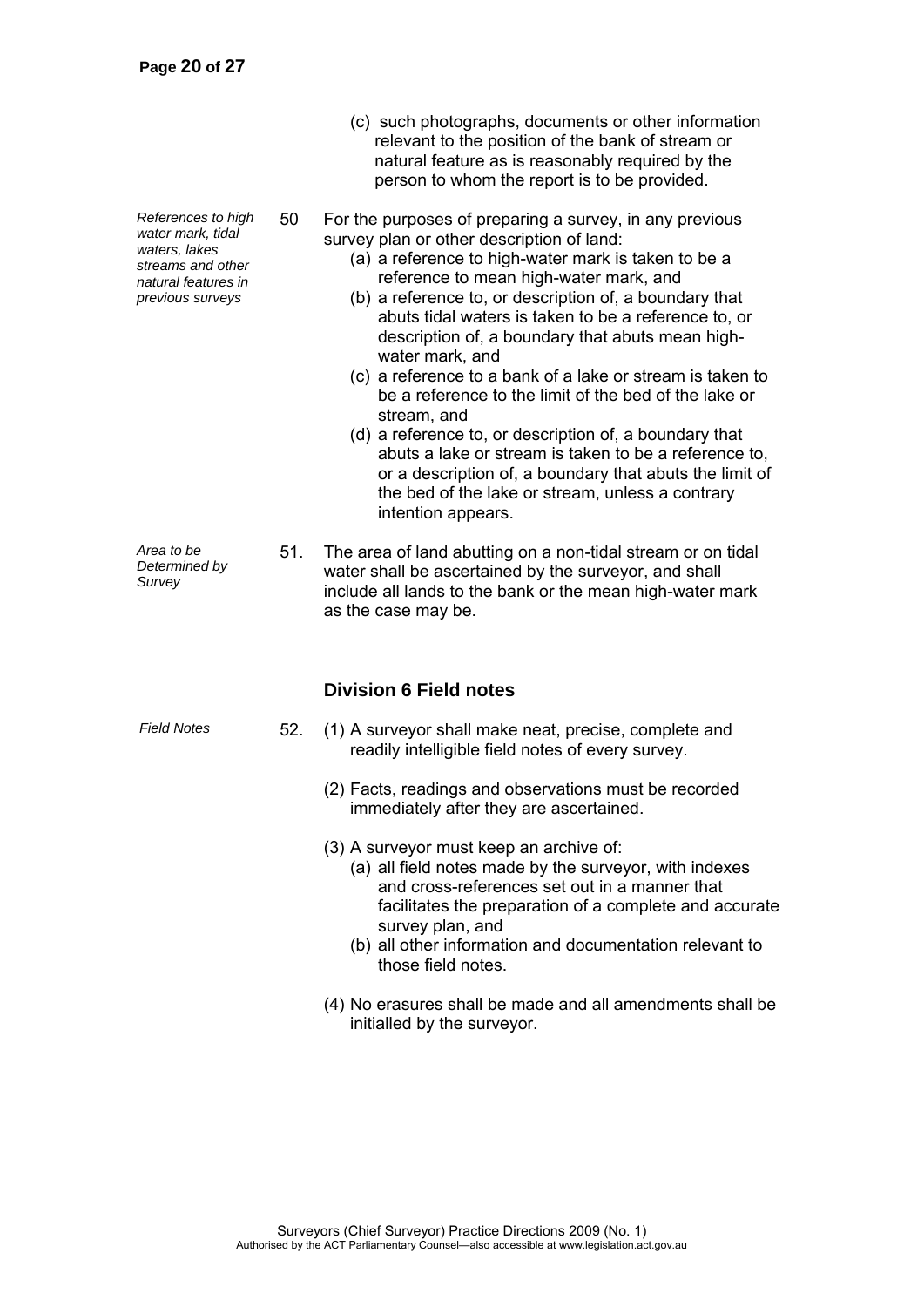| Surveyor to retain<br>electronic records       | 53. | (1) If a survey has been recorded in whole or in part by<br>electronic methods other than GNSS methods:<br>(a) an electronic copy (in the same form as the<br>recording), and<br>(b) a copy of the reduced and formatted data,<br>must be retained in a manner that facilitates the<br>preparation of a complete and accurate survey plan. |
|------------------------------------------------|-----|--------------------------------------------------------------------------------------------------------------------------------------------------------------------------------------------------------------------------------------------------------------------------------------------------------------------------------------------|
|                                                |     | (2) If a survey has been recorded in whole or in part by<br><b>GNSS methods:</b><br>(a) an electronic copy of all recorded data, and<br>(b) a copy of the reduced baseline or positional<br>results,<br>must be retained in a form that facilitates the preparation<br>of a complete and accurate survey plan.                             |
| Disclosure of<br>difficulties                  | 54  | A surveyor shall disclose any doubt, discrepancy or difficulty<br>suggested by or encountered in a survey in the field notes.                                                                                                                                                                                                              |
| Datum line to be<br>recorded                   | 55  | A surveyor must clearly indicate in the surveyor's field notes<br>the datum line of the survey and the origin of the orientation<br>adopted.                                                                                                                                                                                               |
| Astronomical<br>observations to be<br>recorded | 56  | If a surveyor makes an astronomical observation in the<br>course of a survey, the surveyor must enter the time and<br>date and the latitude and longitude of the relevant station,<br>together with full particulars of all observations.                                                                                                  |
| Landmarks to be<br>recorded                    | 57  | A surveyor must enter the names of estates, houses, roads,<br>rivers, creeks, lakes and the like, and house numbers, as far<br>as they are material to the survey and ascertainable by the<br>surveyor.                                                                                                                                    |
| Surveyor to sign<br>and date field notes       | 58. | (1) In the case of a survey that has been performed by a<br>surveyor personally or under the surveyor's supervision,<br>the surveyor must personally sign, date and retain each<br>page or sheet of the field notes and (in the case of a<br>survey recorded by electronic means) each page or<br>sheet of the reduced and formatted data. |
|                                                |     | (2) Before signing each page or sheet, the surveyor must be<br>satisfied that the notes are accurate and that the date<br>the work was performed is recorded.                                                                                                                                                                              |
| Recording angles<br>and bearings               | 59  | All angles and bearings must be observed and recorded in<br>degrees, minutes and seconds, and expressed clockwise<br>from zero to 360 degrees.                                                                                                                                                                                             |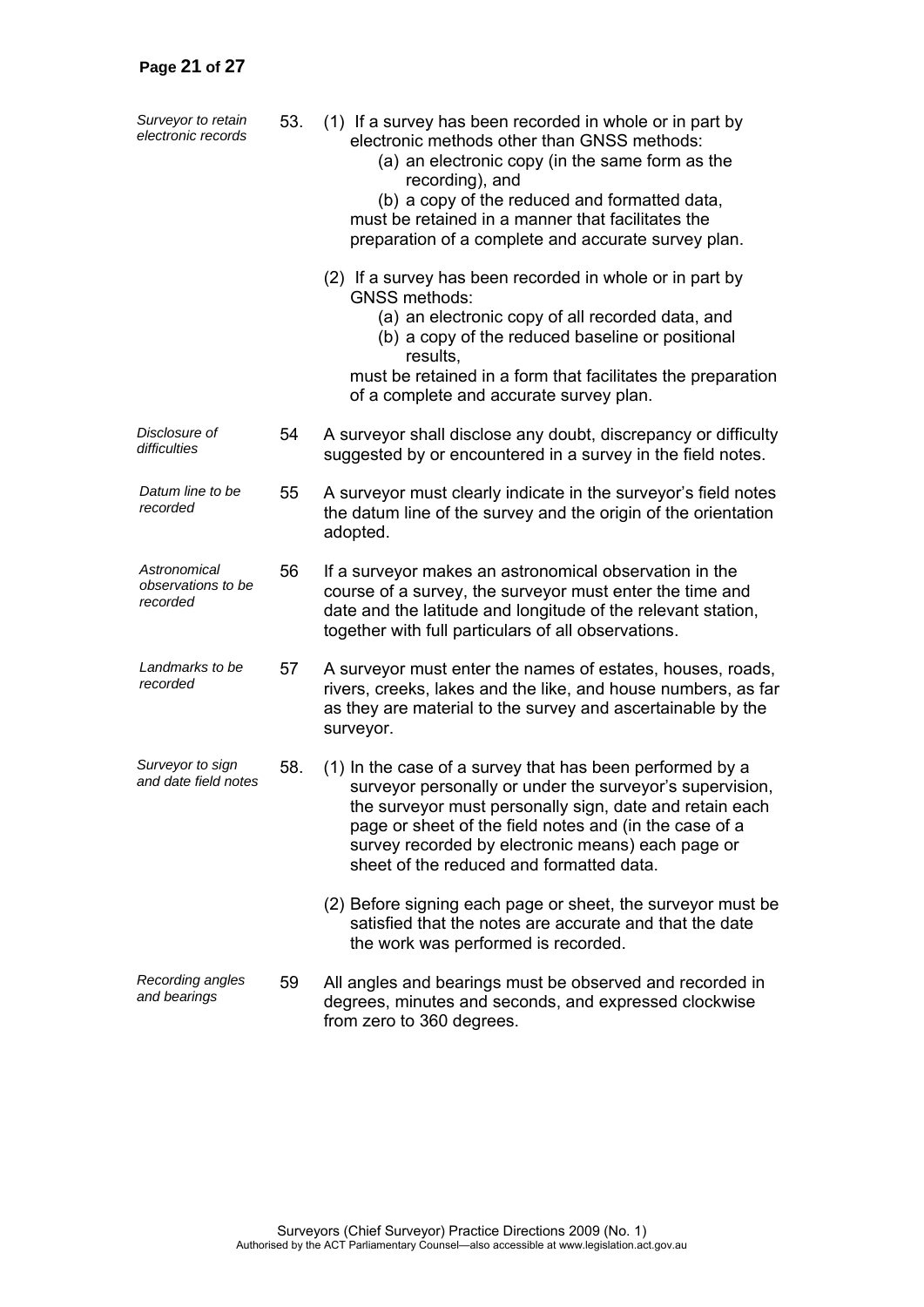### **Division 7 Survey plans**

| Standards for plans                | 60. | The "Standards and Specifications for Plans" may be<br>reviewed by the Chief Surveyor, and promulgated as a<br>disallowable instrument.                                                                                                                                                                                                                                                                                                              |
|------------------------------------|-----|------------------------------------------------------------------------------------------------------------------------------------------------------------------------------------------------------------------------------------------------------------------------------------------------------------------------------------------------------------------------------------------------------------------------------------------------------|
| Datum to be shown                  | 61. | (1) A surveyor shall show the datum line of the orientation of<br>a survey in the plan by distinguishing letters placed at<br>the terminals thereof and the nature of the marks<br>defining the datum line shall be noted therein.                                                                                                                                                                                                                   |
|                                    |     | (2) If astronomical or GNSS observations are used to<br>determine or confirm the orientation of the survey, the<br>results of the observations are to be shown in a table on<br>the survey plan under the headings "Occupied station",<br>"Observed station" and "Astronomical body" or "GNSS",<br>together with the derived bearing between the occupied<br>and observed stations.                                                                  |
| Description of<br>marks and        | 62. | A surveyor shall indicate on the plan:                                                                                                                                                                                                                                                                                                                                                                                                               |
| connections to be<br>shown         |     | (a) the nature of any corner, angle or line mark placed<br>which is not a peg;                                                                                                                                                                                                                                                                                                                                                                       |
|                                    |     | (b) the nature of any reference mark placed together with<br>the relevant essential measurements; and                                                                                                                                                                                                                                                                                                                                                |
|                                    |     | (c) the nature of any reference mark or CRM found and<br>connected to, together with the relevant measurements.                                                                                                                                                                                                                                                                                                                                      |
|                                    |     | (d) Closed connections between control marks.                                                                                                                                                                                                                                                                                                                                                                                                        |
| Information to be<br>shown on Plan | 63. | A surveyor shall show in a plan of re-survey or of a<br>subdivision:                                                                                                                                                                                                                                                                                                                                                                                 |
|                                    |     | the nature of all boundaries at the time of the re-<br>$(a)$ (i)<br>survey or of the subdivision, irrespective of how they<br>are marked or defined; and                                                                                                                                                                                                                                                                                             |
|                                    |     | (ii) if a wall is on a boundary, the boundary shall be<br>described in the plan as 'face of wall' or 'passing<br>through wall', or otherwise, as appropriate: A wall<br>shall not be described as a 'party wall' except in<br>accordance with Section 32 of the City Area Leases<br>Ordinance 1936, as applied and modified by Section<br>5 of the National Lands Ordinance 1989, and/or<br>Sections 27 and 28 of the Common Boundaries Act<br>1981; |
|                                    |     | (b) the description and width of all walls used in common<br>and the position of the boundary therein;                                                                                                                                                                                                                                                                                                                                               |

(c) the description (including the age, nature, construction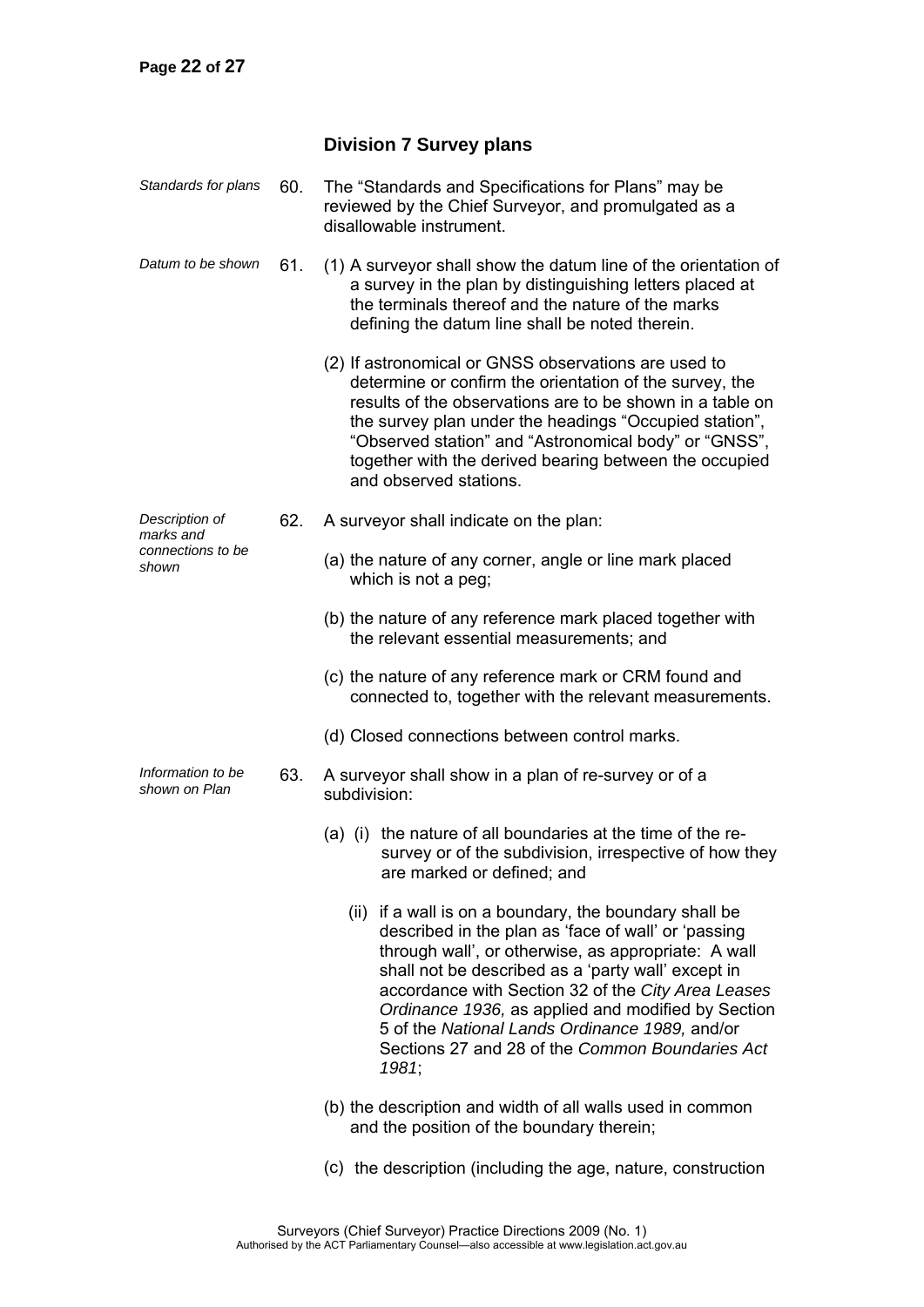*Requirement for stratum surveys* 

material and relationship to the boundary) of any substantial structure (including any fence):

- (i) that is within one metre of the boundary of the land surveyed, or
- (ii) that is otherwise relevant to the boundary definition.
- *GNSS derived lines to be indicated* 64 A survey plan that includes lines derived from GNSS observations must indicate which of those lines have been so derived.
- *Certification* 65. (1) Where a surveyor is required to furnish a plan of a survey for lodgement at the Registrar-General's Office the surveyor shall endorse thereon a certificate in or to the effect of Form 3 in Schedule 1 to these Directions.
	- (2) Such certificate may be incorporated in any certificate required by any law to be endorsed on such plan.
	- (3) A surveyor shall disclose any doubt, discrepancy or difficulty suggested by or encountered in a survey in the plan thereof or in an annexure thereto or in an accompanying report.
	- (4) Unless written approval is obtained from the Chief Surveyor, a certificate referred to in subclause (1) and (2) above must not be issued until all survey marks required to be placed in connection with the survey have been duly placed.

### **Division 8 – Stratum Surveys**

- 66. Where a plan of survey of a stratum is required the surveyor shall:
	- (a) mark at ground level the projection of the extremities of the stratum block and relate it to existing boundaries and occupations;
	- (b) define the stratum by dimensions of regular, or description of irregular surfaces;
	- (c) delineate on the plan the extent of any easement and fully describe its purpose and limits;
	- (d) show on the plan elevations and sections sufficient to delineate the stratum using reduced levels based on the AHD;
	- (e) verify AHD reduced levels by closed height difference between two control marks, the AHD reduced levels of which have been obtained from the ACT Government Survey Control Mark Register within 3 months before completion of the survey and are to an accuracy of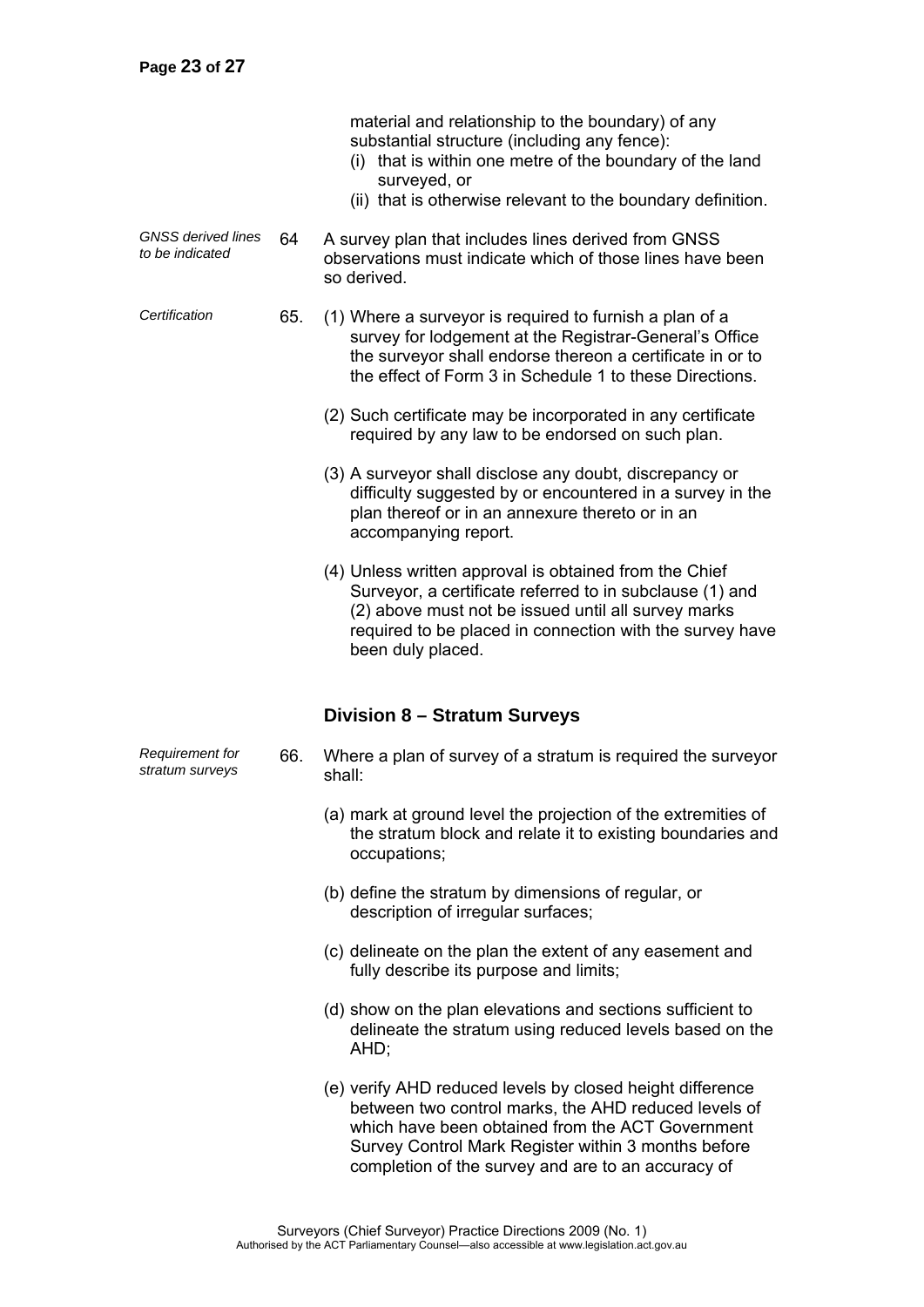Class LC or better, as specified in SP1;

- (f) show on the plan the position and reduced level of at least two permanent physical objects adjacent to the stratum; and
- (g) determine all reduced levels to an accuracy of Class LC or better, as specified in SP1.

### **Division 9 – Unit Title**

*Survey and plan* 

- 67. (1) Where a surveyor is required to carry out a survey for the preparation of a Units Plan (within the meaning of the *Unit Titles Act 2001*) it shall be done in accordance with Direction 45.
	- (2) Standards, specifications and/or guidelines for the preparation of Units Plans may be reviewed by the Chief Surveyor and approved and promulgated by the Minister.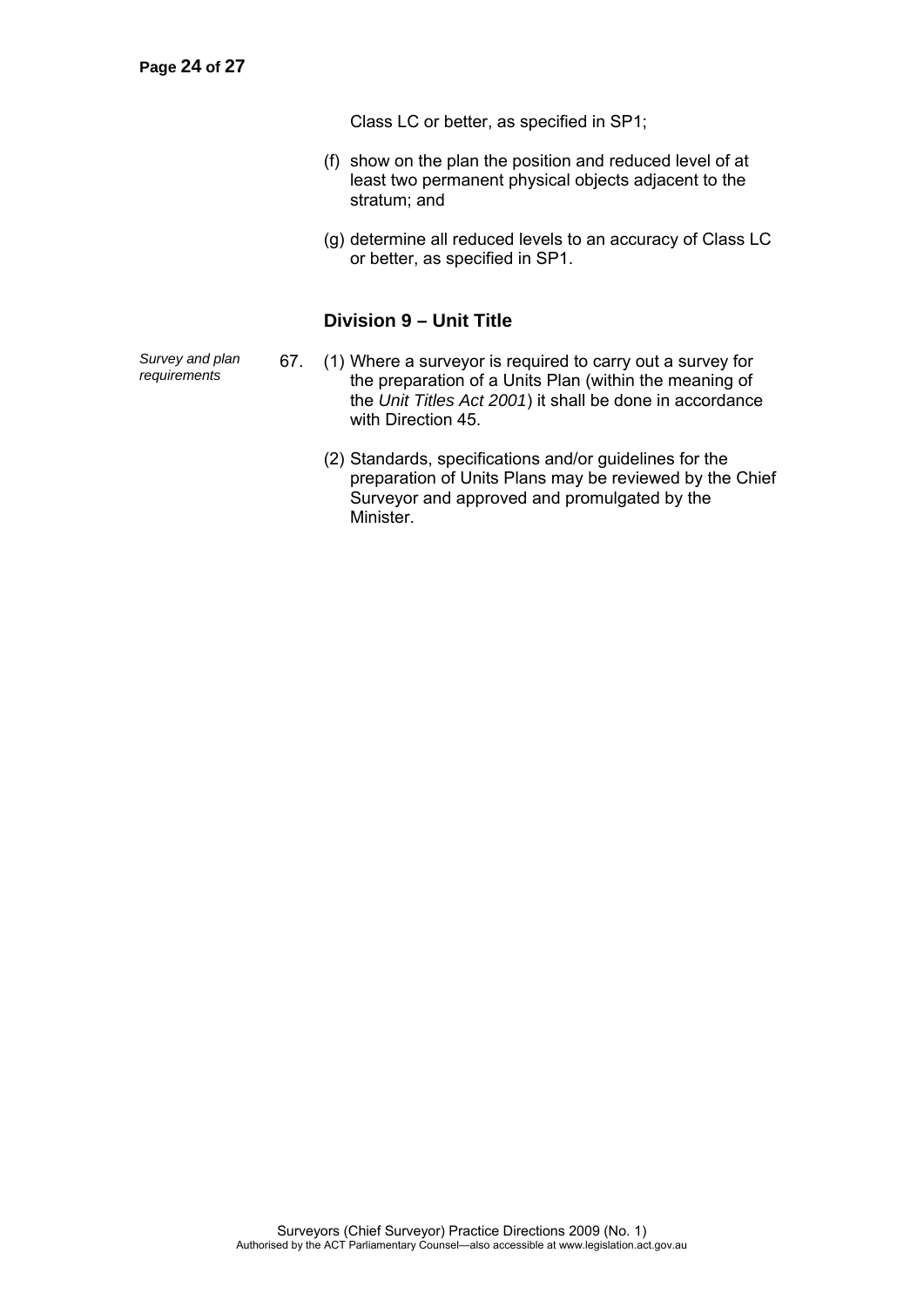#### **Page 25 of 27**

SCHEDULE 1

**Form 1 Direction 7**  Chief Surveyor Practice Directions 2009 (No 1) *Surveyors Act 2007* 

To the owner of................................. ....................................................................... *(here insert reference to land proposed to be entered)* 

In pursuance of Section 31 of the *Surveyors Act 2007* notice is hereby given that I, the undersigned registered Surveyor, intend to enter the above mentioned land on ....................................................................for the purpose of making a survey.

*(here insert dates of proposed entry)*

Dated this .................................... day of .............................................. 20 ..........

(Name).........................................................

(Signature).........................................................

Registered Surveyor

(Address) .........................................................

#### **Form 2 Direction 10 SURVEY PRACTICE DIRECTIONS**

*Surveyors Act 2001* 

I ....................................................................... of .................................................... a surveyor registered under the *Surveyors Act 2007* hereby certify that the survey represented in this sketch being a survey which does not require strict accuracy was made in accordance with Direction 45 of the Chief Surveyor Practice Directions 2009 (No 1).

(Name).........................................................

(Signature).........................................................

Surveyor, Registered under the *Surveyors Act 2007* 

#### **Form 3 Direction 65 SURVEY PRACTICE DIRECTIONS**

*Surveyors Act 2007* 

I ....................................................................... of..................................................... a surveyor registered under the *Surveyors Act 2007* hereby certify that the survey represented on this plan is accurate and has been made in accordance with the Chief Surveyor Practice Directions 2009 (No 1) and was completed on

...............................................

(Name).........................................................

(Signature).........................................................

Surveyor, Registered under the *Surveyors Act 2007*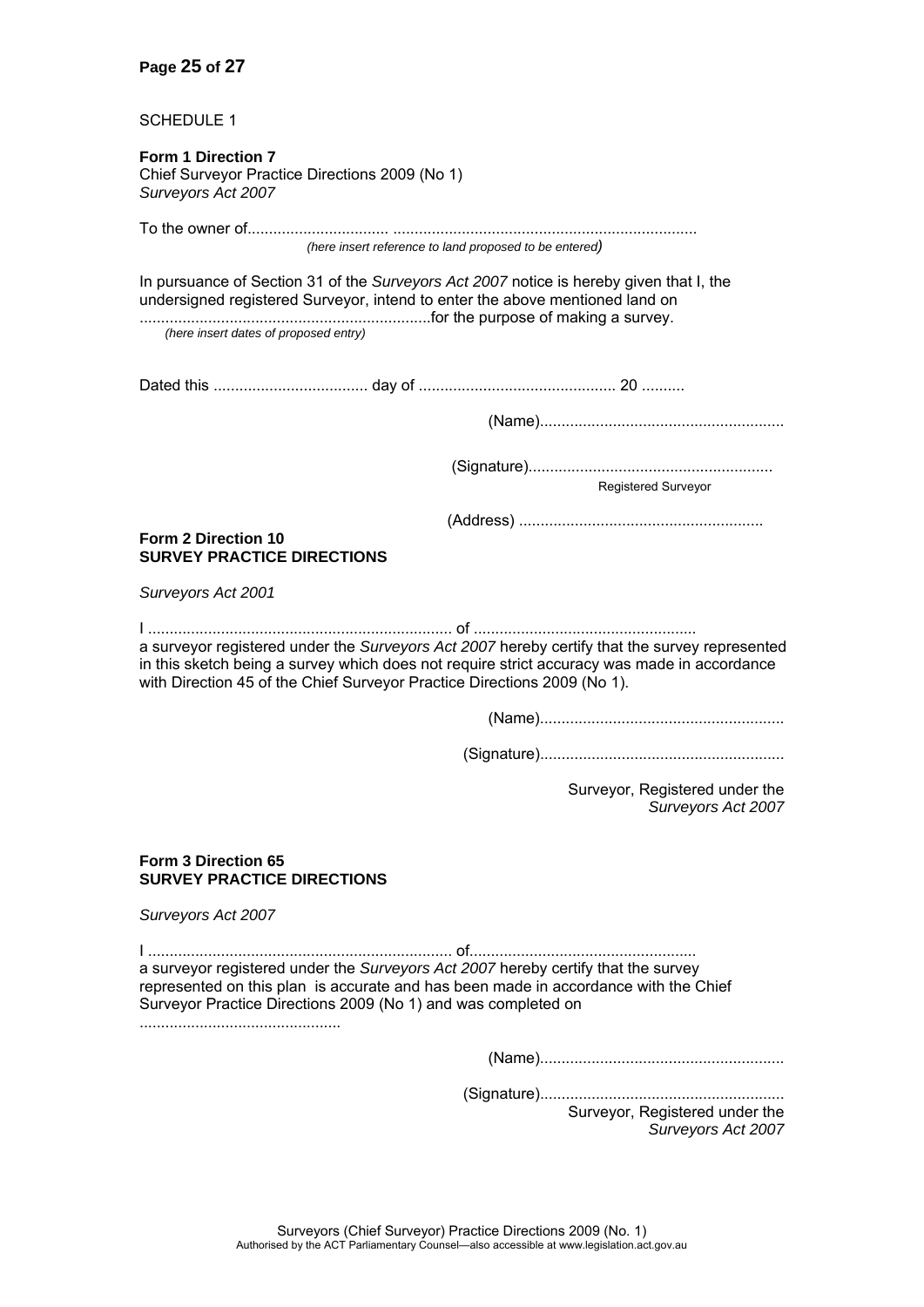#### SCHEDULE 2

### **Cross reference table.**

Previous Chief Surveyor Practice Directions (No. 1) 2008 related to New Chief Surveyor Practice Directions (No. 1) 2009.

| Previou        |                | Previou |                |                  | Previou                 |            | Previou   |
|----------------|----------------|---------|----------------|------------------|-------------------------|------------|-----------|
| $\mathbf s$    | <b>New</b>     | S       | <b>New</b>     | <b>New</b>       | S                       | <b>New</b> | ${\sf s}$ |
| $\mathbf{1}$   | 1              | 35      | 34             | 1                | $\mathbf{1}$            | 35         | 36        |
| $\overline{2}$ | $\overline{2}$ | 36      | 35             | $\overline{2}$   | $\overline{2}$          | 36         | new       |
| 3              | 3              | 37      | 43             | 3                | 3                       | 37         | 16        |
| 4              | 5              | 38      | 44             | 4                | new                     | 38         | 18        |
| 5              | 13             | 39      | 29             | 5                | $\overline{\mathbf{4}}$ | 39         | 17        |
| 6              | 14             | 40      | 30             | 6                | 8                       | 40         | 19        |
| $\overline{7}$ | $\overline{7}$ | 41      | 32             | $\overline{7}$   | 7                       | 41         | 20        |
| 8              | 6              | 42      | 31             | 8                | 9                       | 42         | 21        |
| 9              | 8              | 43      | 18             | $\boldsymbol{9}$ | 57                      | 43         | 37        |
| 10             | 17             | 44      | 11             | 10               | 45                      | 44         | 38        |
| 11             | 15             | 45      | 10             | 11               | 44                      | 45         | 12        |
| 12             | 45             | 46      | 12             | 12               | 46                      | 46         | new       |
| 13             | 19             | 47      | 52             | 13               | 5                       | 47         | 27        |
| 14             | 21             | 48      | 55             | 14               | $\,6$                   | 47         | 29        |
| 15             | 22             | 48      | 56             | 15               | 11                      | 48         | 28        |
| 16             | 37             | 48      | 59             | 16               | new                     | 49         | new       |
| 17             | 39             | 49      | 53             | 17               | 10                      | 50         | 32        |
| 18             | 38             | 50      | 54             | 18               | 43                      | 51         | 33        |
| 19             | 40             | 51      | 58             | 19               | 13                      | 52         | 47        |
| 20             | 41             | 52      | 60             | 20               | 30                      | 53         | 49        |
| 21             | 42             | 53      | 61             | 21               | 14                      | 54         | 50        |
| 22             | 23             | 54      | 62             | 22               | 15                      | 55         | 48        |
| 23             | 25             | 55      | 63             | 23               | 22                      | 56         | 48        |
| 24             | 26             | 56      | 65             | 24               | 31                      | 57         | new       |
| 25             | 27             | 57      | 9              | 25               | 23                      | 58         | 51        |
| 26             | 28             | 58      | 66             | 26               | 24                      | 59         | 48        |
| 27             | 47             | 59      | 67             | 27               | 25                      | 60         | 52        |
| 28             | 48             | new     | $\overline{4}$ | 28               | 26                      | 61         | 53        |
| 29             | 47             | new     | 16             | 29               | 39                      | 62         | 54        |
| 30             | 20             | new     | 36             | 30               | 40                      | 63         | 55        |
| 31             | 24             | new     | 46             | 31               | 42                      | 64         | new       |
| 32             | 50             | new     | 49             | 32               | 41                      | 65         | 56        |
| 33             | 51             | new     | 57             | 33               | 34                      | 66         | 58        |
| 34             | 33             | new     | 64             | 34               | 35                      | 67         | 59        |